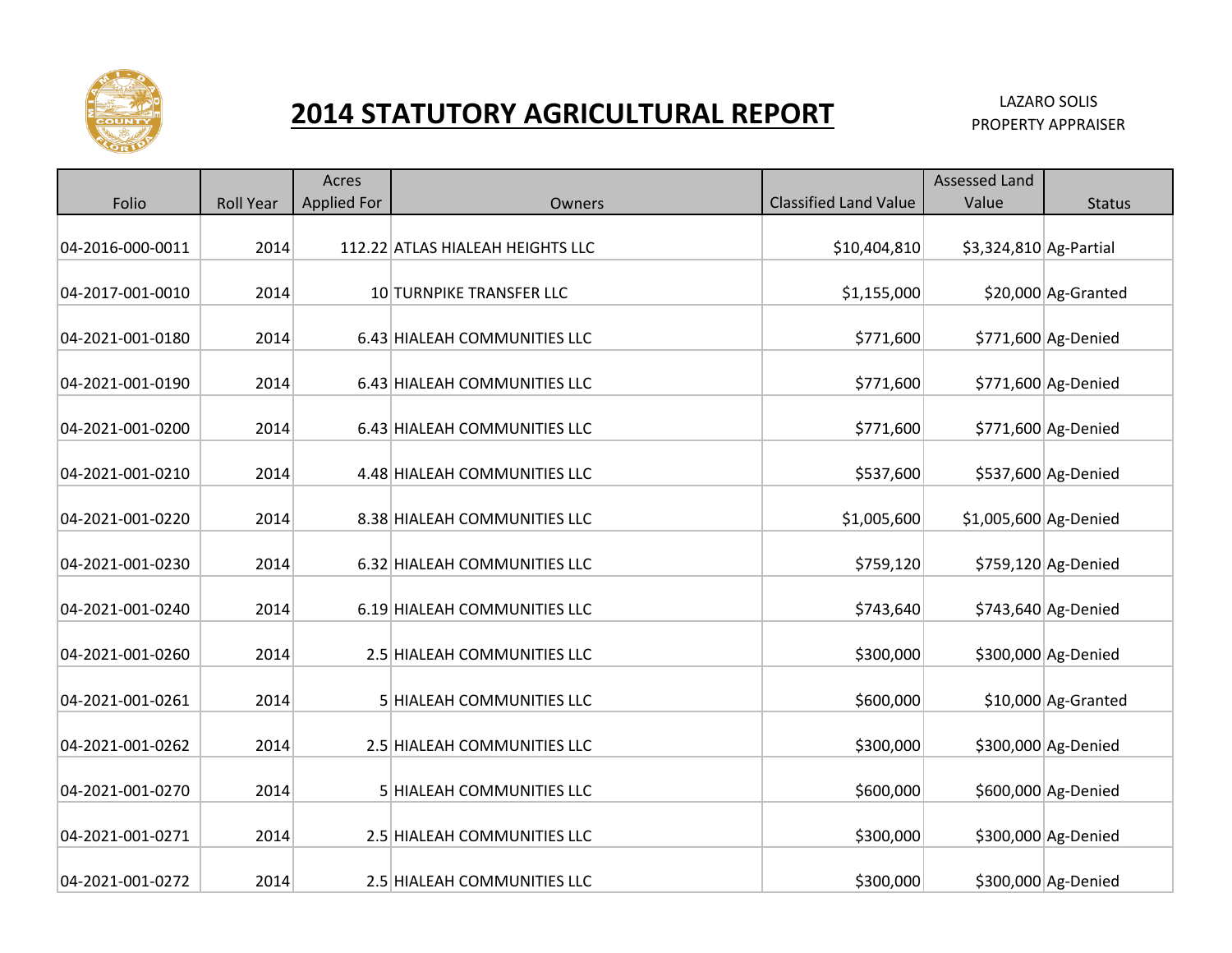| 04-2021-001-0280 | 2014 | 4.86 HIALEAH COMMUNITIES LLC | \$583,680   |                       | \$9,728 Ag-Granted  |
|------------------|------|------------------------------|-------------|-----------------------|---------------------|
| 04-2021-001-0290 | 2014 | 4.83 HIALEAH COMMUNITIES LLC | \$579,600   |                       | \$579,600 Ag-Denied |
| 04-2021-001-0300 | 2014 | 10 HIALEAH COMMUNITIES LLC   | \$1,200,000 |                       | \$20,000 Ag-Granted |
| 04-2021-001-0310 | 2014 | 10 HIALEAH COMMUNITIES LLC   | \$1,200,000 |                       | \$20,000 Ag-Granted |
| 04-2021-001-0320 | 2014 | 10 HIALEAH COMMUNITIES LLC   | \$1,200,000 |                       | \$20,000 Ag-Granted |
| 04-2021-001-0330 | 2014 | 8.86 HIALEAH COMMUNITIES LLC | \$1,064,280 | \$1,064,280 Ag-Denied |                     |
| 10-7812-000-0180 | 2014 | 1.8 GERARDO GONZALEZ         | \$150,000   |                       | \$74,600 Ag-Partial |
| 10-7916-001-0400 | 2014 | 10 TREO KINGMAN LLC          | \$595,725   |                       | \$56,295 Ag-Partial |
| 10-7916-001-0410 | 2014 | 48 TREO KINGMAN LLC          | \$3,134,300 |                       | \$96,540 Ag-Granted |
| 10-7916-001-0420 | 2014 | 9 TREO KINGMAN LLC           | \$580,450   |                       | \$18,060 Ag-Granted |
| 10-7916-001-0430 | 2014 | 10 TREO KINGMAN LLC          | \$650,000   |                       | \$20,000 Ag-Granted |
| 10-7917-001-0450 | 2014 | 10 FVP HOMESTEAD LLC         | \$531,080   |                       | \$19,312 Ag-Granted |
| 10-7917-001-0460 | 2014 | 10 FVP HOMESTEAD LLC         | \$540,540   |                       | \$19,656 Ag-Granted |
| 10-7917-001-0510 | 2014 | 9.37 PORTOBELLO ESTATES LLC  | \$562,200   |                       | \$18,740 Ag-Granted |
| 16-7919-001-0324 | 2014 | 9.193 EAST PALM NINE LLC     | \$2,042,504 | \$18,388 Ag-BF        |                     |
| 16-7930-001-0010 | 2014 | 4.63 BRYAN D ST GERMAIN TRS  | \$212,980   |                       | \$212,980 Ag-Denied |
| 20-5001-000-1080 | 2014 | 1.05 FRANCISCO MEHECH        | \$1,703,160 | \$1,703,160 Ag-Denied |                     |
| 20-5001-053-0160 | 2014 | 1 INVERSIONES SETIN 2011 LLC | \$721,924   |                       | \$1,744 Ag-Granted  |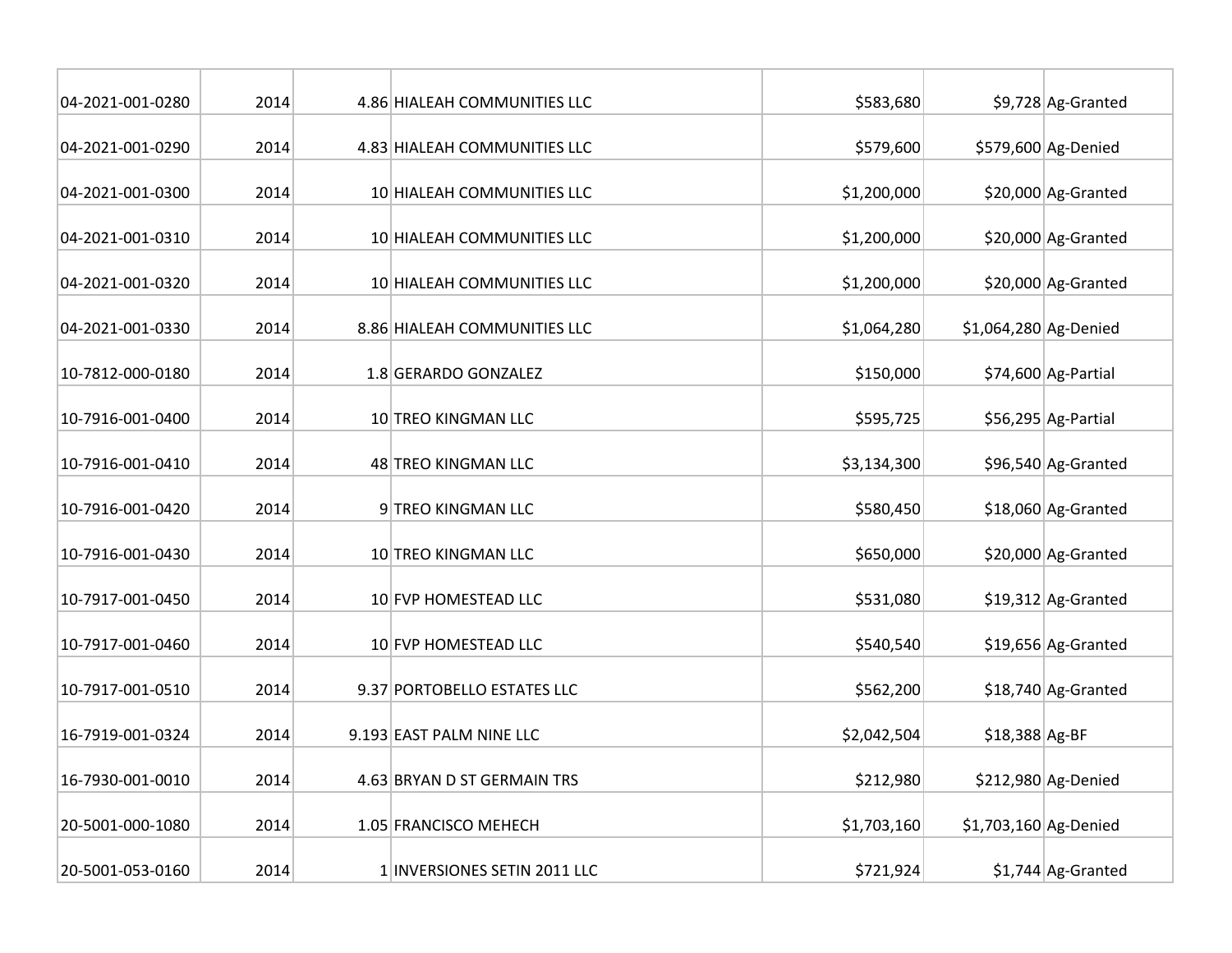| 20-5001-053-0180 | 2014 | 0.87 OSCAR J MEDEROS                  | \$759,800   |                         | \$759,800 Ag-Denied   |
|------------------|------|---------------------------------------|-------------|-------------------------|-----------------------|
| 27-2033-001-0300 | 2014 | 8.4 CAROL ENTERPRISES CORP            | \$3,622,450 | \$3,622,450 Ag-Denied   |                       |
| 30-2009-001-0320 | 2014 | 9.57 TRACT 32 LLC                     | \$1,260,409 |                         | $$19,140$ Ag-Granted  |
| 30-2031-002-0010 | 2014 | 54 LIBERTY PROPERTY LTD PARTNERSHIP   | \$3,395,524 | \$3,395,524 Ag-Denied   |                       |
| 30-2031-002-0020 | 2014 | 54 LIBERTY PROPERTY LTD PARTNERSHIP   | \$1,886,390 | \$1,886,390 Ag-Denied   |                       |
| 30-2031-002-0030 | 2014 | 54 LIBERTY PROPERTY LTD PARTNERSHIP   | \$3,727,361 | \$3,727,361 Ag-Denied   |                       |
| 30-2031-002-0040 | 2014 | 54 LIBERTY PROPERTY LTD PARTNERSHIP   | \$5,267,573 | $$2,911,773$ Ag-Partial |                       |
| 30-2031-002-0050 | 2014 | 54 LIBERTY PROPERTY LTD PARTNERSHIP   | \$100       |                         | \$100 Ag-Denied       |
| 30-2911-001-0100 | 2014 | 4.89 WEST DADE NURSERIES LLC          | \$146,700   |                         | \$90,980 Ag-Partial   |
| 30-2911-001-0110 | 2014 | 4.89 WEST DADE NURSERIES LLC          | \$146,700   | \$9,780 Ag-BF           |                       |
| 30-2911-001-0310 | 2014 | 5 MERCEDES CAIRO LE                   | \$150,000   |                         | \$10,000 Ag-Granted   |
| 30-2911-001-0311 | 2014 | 4.89 JOSE LUIS LOPEZ & W MARIA AMELIA | \$146,700   |                         | \$146,700 Ag-Denied   |
| 30-2911-002-0020 | 2014 | 0 DIAMOND NURSERIES LLC               | \$112,500   |                         | \$112,500 Ag-Denied   |
| 30-2911-002-0270 | 2014 | 5 EMILIO MIRANDA                      | \$150,000   |                         | \$150,000 Ag-Denied   |
| 30-2911-002-0300 | 2014 | 5 CARGUE LLC                          | \$135,000   |                         | \$135,000 Ag-Denied   |
| 30-2913-001-0067 | 2014 | 1.25 REINALDO RIVERON                 | \$50,000    |                         | \$36,320 Ag-Partial   |
| 30-2913-001-0101 | 2014 | 4.87 RODOLFO CABRERA JR               | \$194,800   |                         | $$162,880$ Ag-Partial |
| 30-2913-001-0110 | 2014 | 4.86 RODOLFO CABRERA                  | \$194,600   |                         | \$9,730 Ag-Granted    |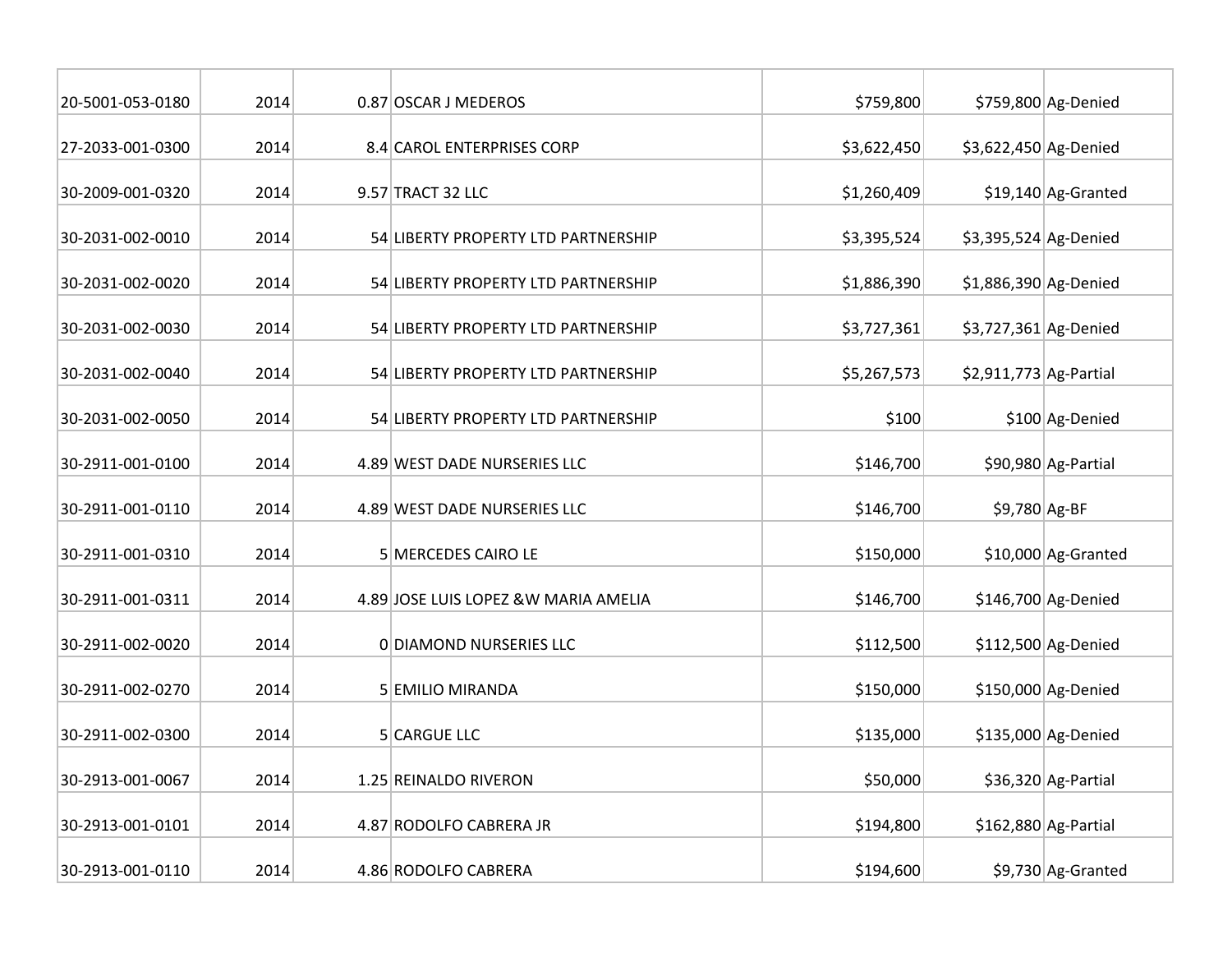| 30-2913-001-0111 | 2014 | 4.86 GRACIA M CABRERA TRS              | \$194,600   |                   | \$9,730 Ag-Granted    |
|------------------|------|----------------------------------------|-------------|-------------------|-----------------------|
| 30-2913-001-0120 | 2014 | 6.785 MARIA MORALES                    | \$220,513   |                   | \$46,815 Ag-Partial   |
| 30-2913-001-0190 | 2014 | 4.73 VECELLIO & GROGAN INC             | \$189,200   |                   | $$153,100$ Ag-Partial |
| 30-2913-001-0311 | 2014 | 2.5 JOSE R MARTINEZ                    | \$100,000   |                   | \$57,820 Ag-Partial   |
| 30-2913-001-0312 | 2014 | 2.5 JOSE R MARTINEZ                    | \$100,000   |                   | \$5,000 Ag-Granted    |
| 30-2913-001-0399 | 2014 | 1.5 IVAN DIAZ &W MARILYN               | \$60,300    |                   | \$41,260 Ag-Partial   |
| 30-2913-001-0400 | 2014 | 1.75 ARQUIMIDES DE ARMAS & W MARISOL & | \$89,000    |                   | \$89,000 Ag-Denied    |
| 30-4029-002-0901 | 2014 | 0.8 OLIVER GARCIA                      | \$222,600   |                   | $$112,360$ Ag-Partial |
| 30-4029-002-1130 | 2014 | 1.13 ARSENIO COLUMBIE                  | \$213,570   |                   | \$82,670 Ag-Partial   |
| 30-4029-002-1590 | 2014 | 0.25 ISABEL C LOPEZ TRS                | \$241,500   |                   | \$241,500 Ag-Denied   |
| 30-4034-000-0351 | 2014 | 2.52 NORMAN BROS PRODUCE INC           | \$3,829,400 | \$2,448,440 Ag-BF |                       |
| 30-4914-001-3620 | 2014 | 0.3 ISMAEL A HUMARAN TRS               | \$157,500   |                   | \$157,500 Ag-Denied   |
| 30-4924-001-1060 | 2014 | 1.83 ROGER VELAZQUEZ                   | \$366,000   |                   | \$366,000 Ag-Denied   |
| 30-4924-001-1280 | 2014 | 2.16 JCV INVESTMENT LLC                | \$432,000   |                   | \$432,000 Ag-Denied   |
| 30-4924-001-2290 | 2014 | 4.64 MARCIE R NEWMARK                  | \$835,200   |                   | $$397,320$ Ag-Partial |
| 30-4924-001-2322 | 2014 | 2 TOMAS DIAZ                           | \$466,000   |                   | \$466,000 Ag-Denied   |
| 30-4924-001-2350 | 2014 | 1.07 JESUS ROBERT ACUNA                | \$799,200   |                   | \$799,200 Ag-Denied   |
| 30-4924-001-2490 | 2014 | 7.45 THE 38TH COURT LLC TRS            | \$1,577,340 |                   | $$478,546$ Ag-Partial |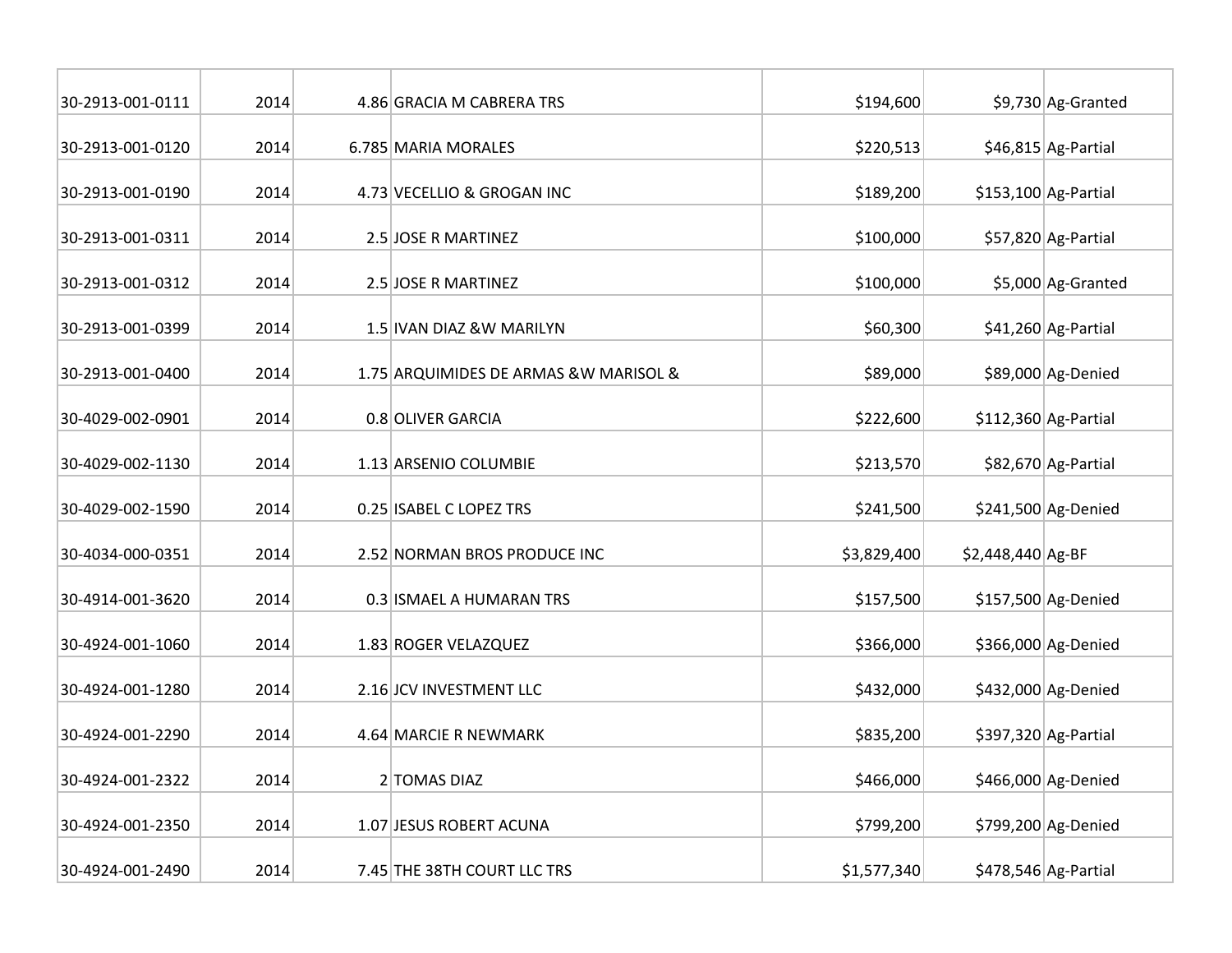| 30-4925-000-0100 | 2014 | 3.45 SARA C BABUN TRS             | \$756,000 |                | \$756,000 Ag-Denied   |
|------------------|------|-----------------------------------|-----------|----------------|-----------------------|
| 30-4925-000-0130 | 2014 | 4.2 ERNEST R THOMAS               | \$756,000 |                | \$574,440 Ag-Partial  |
| 30-4925-000-0210 | 2014 | 4.77 HORSE COUNTRY FIVE LLC       | \$858,600 |                | \$9,540 Ag-Granted    |
| 30-4925-000-0220 | 2014 | 4.41 CARLOS D RODRIGUEZ           | \$793,800 |                | $$354,140$ Ag-Partial |
| 30-4925-000-0301 | 2014 | 4.46 MIGDALIA ARTEAGA &H          | \$802,800 |                | \$309,740 Ag-Denied   |
| 30-4925-000-0370 | 2014 | 4.82 NANCY T HECTOR               | \$867,600 |                | \$867,600 Ag-Denied   |
| 30-4925-000-0421 | 2014 | 4.82 AVATAR REAL ESTATE LLC       | \$867,600 |                | \$9,640 Ag-Granted    |
| 30-4925-000-0431 | 2014 | 3 MAI OIZUMI TRS                  | \$756,000 |                | \$437,380 Ag-Partial  |
| 30-4925-000-0451 | 2014 | 4.82 JOHN SISMANOGLOU             | \$867,600 |                | \$867,600 Ag-Denied   |
| 30-4925-000-0481 | 2014 | 4.86 ARTEJU COUNTRY CLUB LLC      | \$876,600 |                | \$876,600 Ag-Denied   |
| 30-4925-000-0494 | 2014 | 1.59 GONZALO F POU                | \$400,000 | \$85,180 Ag-BF |                       |
| 30-5006-000-0891 | 2014 | 0.75 JASON G POULOS               | \$231,000 |                | $$126,840$ Ag-Partial |
| 30-5006-001-0240 | 2014 | 1.18 HASSAN REZAYE GOLKAR LE JTRS | \$272,500 |                | \$272,500 Ag-Denied   |
| 30-5008-001-0050 | 2014 | 1 MAYDELAINE RODRIGUEZ CASTILLO   | \$331,890 |                | $$147,890$ Ag-Partial |
| 30-5009-000-0270 | 2014 | 1.5 ROSA M CAYON TRS              | \$397,856 |                | \$397,856 Ag-Denied   |
| 30-5010-009-0040 | 2014 | 1 MARGARET HERNANDEZ TRUSTEE      | \$359,150 |                | $$222,896$ Ag-Partial |
| 30-5017-000-0271 | 2014 | 0.15 MAROUN ASSAAD KHOURY         | \$287,225 |                | \$287,225 Ag-Denied   |
| 30-5020-000-0500 | 2014 | 0.5 ALBERTO ROMANACH              | \$281,778 |                | \$281,778 Ag-Denied   |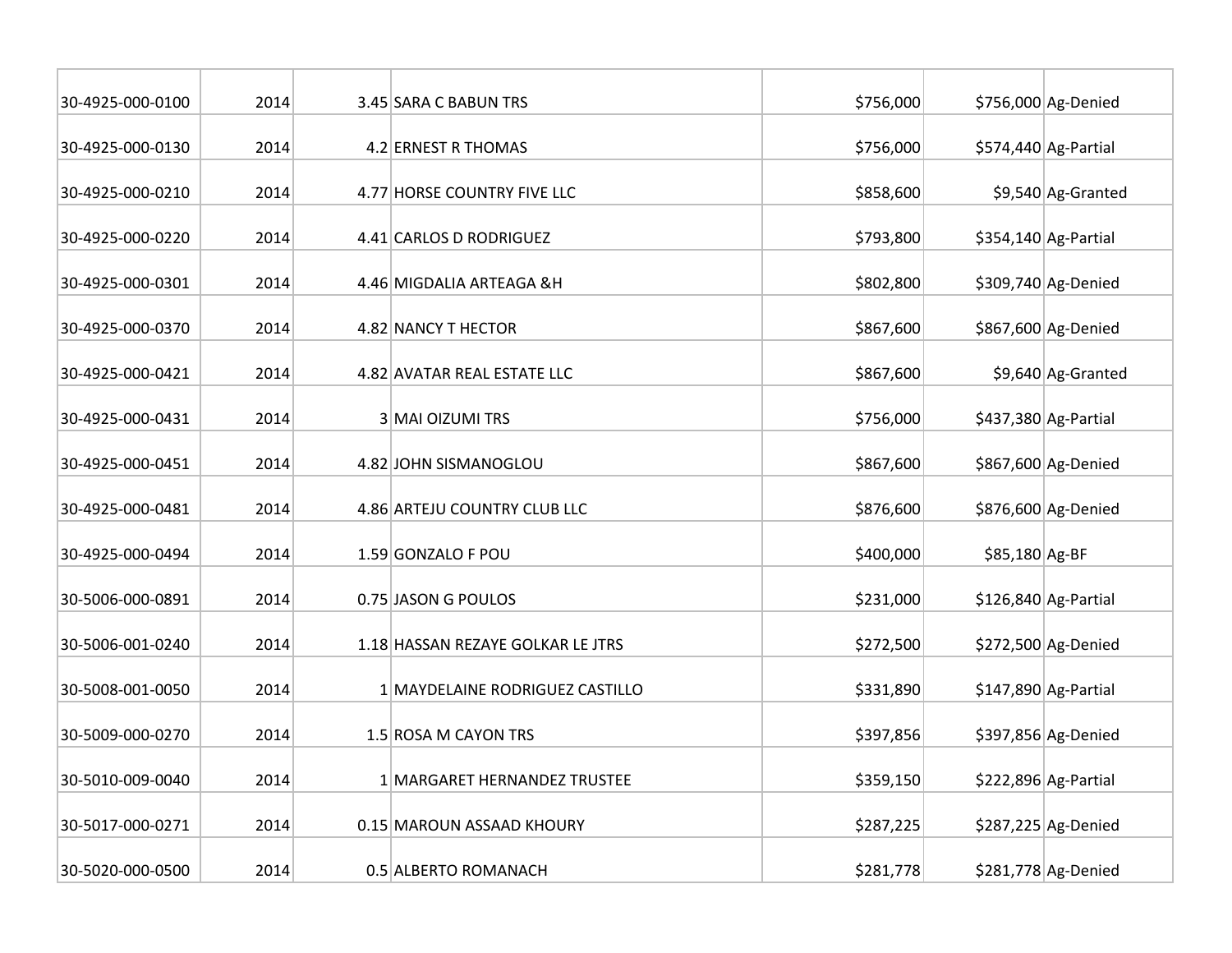| 30-5801-000-0790 | 2014 | 5 ADRIAN ALVAREZ JAIMEZ             | \$150,000 |                | \$10,000 Ag-Granted  |
|------------------|------|-------------------------------------|-----------|----------------|----------------------|
| 30-5801-000-1220 | 2014 | 5 MJLNMV HOLDINGS LLC               | \$241,200 |                | \$26,200 Ag-Partial  |
| 30-5801-000-1230 | 2014 | 5 SAN GERMAN NURSERY LLC            | \$261,000 |                | \$159,090 Ag-Partial |
| 30-5812-000-0015 | 2014 | 10 RUBEN RUIZ VELASCO               | \$400,000 |                | \$400,000 Ag-Denied  |
| 30-5812-000-0070 | 2014 | 4 JUAN J GONZALEZ                   | \$179,600 |                | \$27,600 Ag-Granted  |
| 30-5812-000-0090 | 2014 | 4.63 ELLIOT S GHILARDI              | \$185,200 |                | \$185,200 Ag-Denied  |
| 30-5813-000-0390 | 2014 | 4.81 NORMA D PEREDA                 | \$168,350 |                | \$168,350 Ag-Denied  |
| 30-5814-000-0043 | 2014 | 5 MADILEINY SOLER                   | \$70,000  |                | $$33,160$ Ag-Partial |
| 30-5814-000-0064 | 2014 | 5 FREDY I CENTENO JTRS              | \$70,000  |                | \$70,000 Ag-Denied   |
| 30-5814-000-0170 | 2014 | 4.696 SAMI NASSER                   | \$65,800  |                | \$27,040 Ag-Partial  |
| 30-5814-000-0220 | 2014 | 4.7 MRM GRP PROP HOLDINGS LLC       | \$65,800  |                | \$61,600 Ag-Partial  |
| 30-5814-000-0270 | 2014 | 4 MARIA ELENA ABUJASEN &            | \$58,800  | \$10,800 Ag-BF |                      |
| 30-5814-000-0332 | 2014 | 5 JOSE MANUEL MARTINEZ              | \$70,000  |                | $$43,120$ Ag-Partial |
| 30-5814-000-0333 | 2014 | 4.68 A & B REAL ESTATE HOLDINGS LLC | \$65,520  |                | \$65,520 Ag-Denied   |
| 30-5821-000-0830 | 2014 | 5 MARITZA PADRON                    | \$80,000  |                | \$80,000 Ag-Denied   |
| 30-5822-000-0034 | 2014 | 2.5 FARINAS FARM INC                | \$45,000  |                | \$5,000 Ag-Granted   |
| 30-5822-000-0141 | 2014 | 4.82 ALEJOS FARM INC                | \$90,000  |                | \$87,120 Ag-Partial  |
| 30-5822-000-0390 | 2014 | 5 HEBERTO LORENZO                   | \$90,000  |                | $$10,800$ Ag-Partial |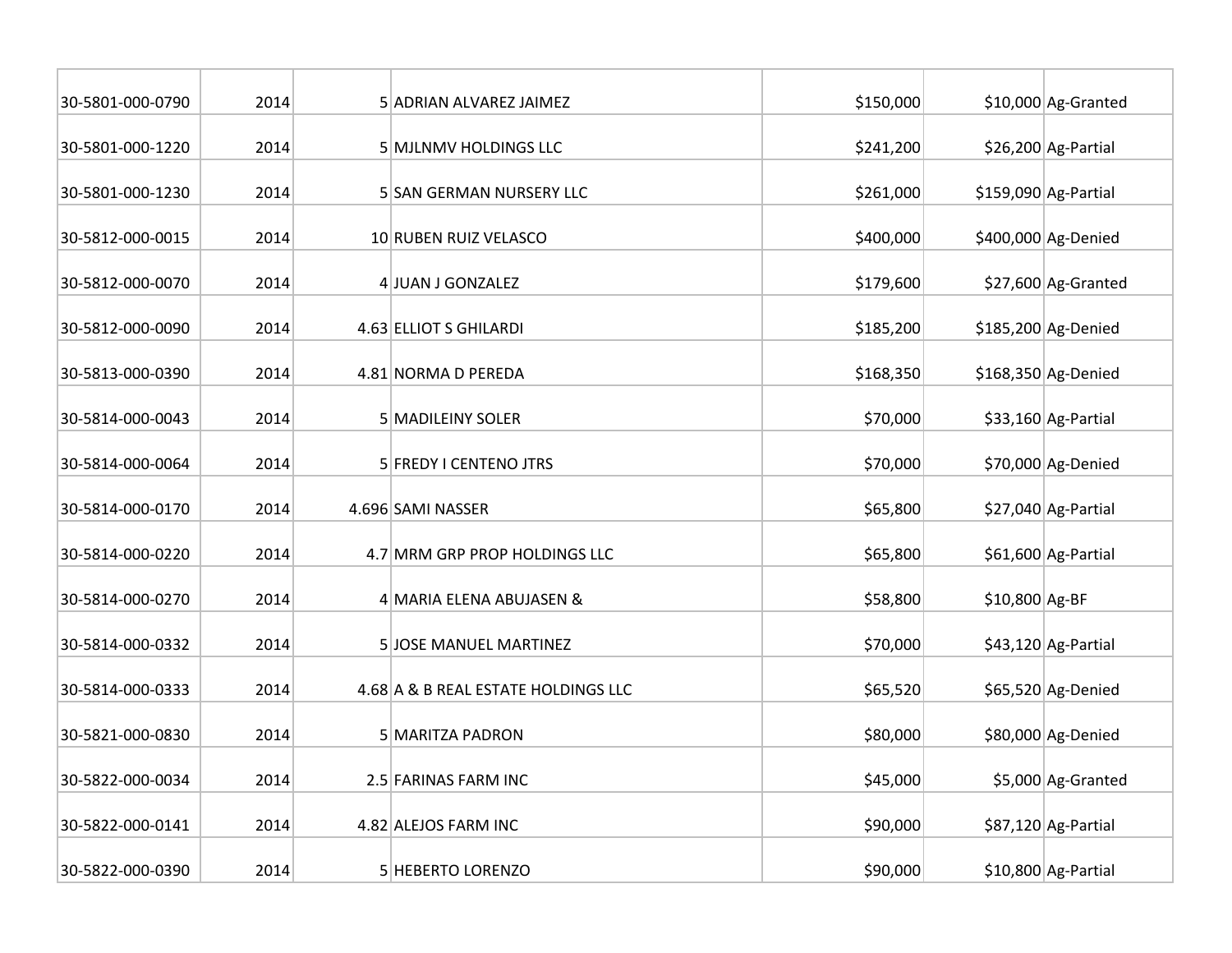| 30-5823-000-0022 | 2014 | 4.16 FVP 136 ST LLC              | \$74,880  |                | \$8,320 Ag-Granted  |
|------------------|------|----------------------------------|-----------|----------------|---------------------|
| 30-5823-000-0026 | 2014 | 4.73 FVP 136 ST LLC              | \$85,140  |                | \$9,460 Ag-Granted  |
| 30-5823-000-0028 | 2014 | 4.73 FVP 136 ST LLC              | \$85,140  |                | \$9,460 Ag-Granted  |
| 30-5823-000-0030 | 2014 | 4.73 FVP 136 ST LLC              | \$85,140  |                | \$9,460 Ag-Granted  |
| 30-5823-000-0031 | 2014 | 9.698 FVP 136 ST LLC             | \$145,470 |                | \$19,396 Ag-Granted |
| 30-5823-000-0032 | 2014 | 4.698 FVP 136 ST LLC             | \$84,564  |                | \$9,396 Ag-Granted  |
| 30-5823-000-0033 | 2014 | 5 FVP 136 ST LLC                 | \$90,000  |                | \$10,000 Ag-Granted |
| 30-5823-000-0460 | 2014 | 2.5 NANCY CASTILLO               | \$45,000  |                | \$5,000 Ag-Granted  |
| 30-5823-000-0550 | 2014 | 5 YORJANERES RODRIGUEZ           | \$90,000  |                | \$10,000 Ag-Granted |
| 30-5823-000-0890 | 2014 | 4.74 KEPC LLC                    | \$90,360  |                | \$41,400 Ag-Partial |
| 30-5823-000-0960 | 2014 | 5 GOMEZ PROPERTY COMPANY CORP    | \$90,000  |                | \$63,760 Ag-Partial |
| 30-5824-000-0096 | 2014 | 4.81 LAURA MATOS                 | \$158,730 |                | \$158,730 Ag-Denied |
| 30-5824-000-0109 | 2014 | 4.81 ELENA VALOR TABLADA         | \$158,730 |                | \$9,620 Ag-Granted  |
| 30-5825-000-0330 | 2014 | 4.89 EDUARDO ALONSO & W GLADYS & | \$188,000 |                | \$21,940 Ag-Partial |
| 30-5825-000-0340 | 2014 | 4.5 JORGE ESPINEL &W NELIDA      | \$200,000 |                | \$21,780 Ag-Partial |
| 30-5826-000-0021 | 2014 | 5.14 RITA PEREZ                  | \$179,900 |                | \$10,280 Ag-Granted |
| 30-5826-000-0024 | 2014 | $5$ B V K LLC                    | \$175,000 | \$10,000 Ag-BF |                     |
| 30-5826-000-0070 | 2014 | 2.31 MARTOS WATERCRESS INC       | \$41,580  |                | \$13,580 Ag-Partial |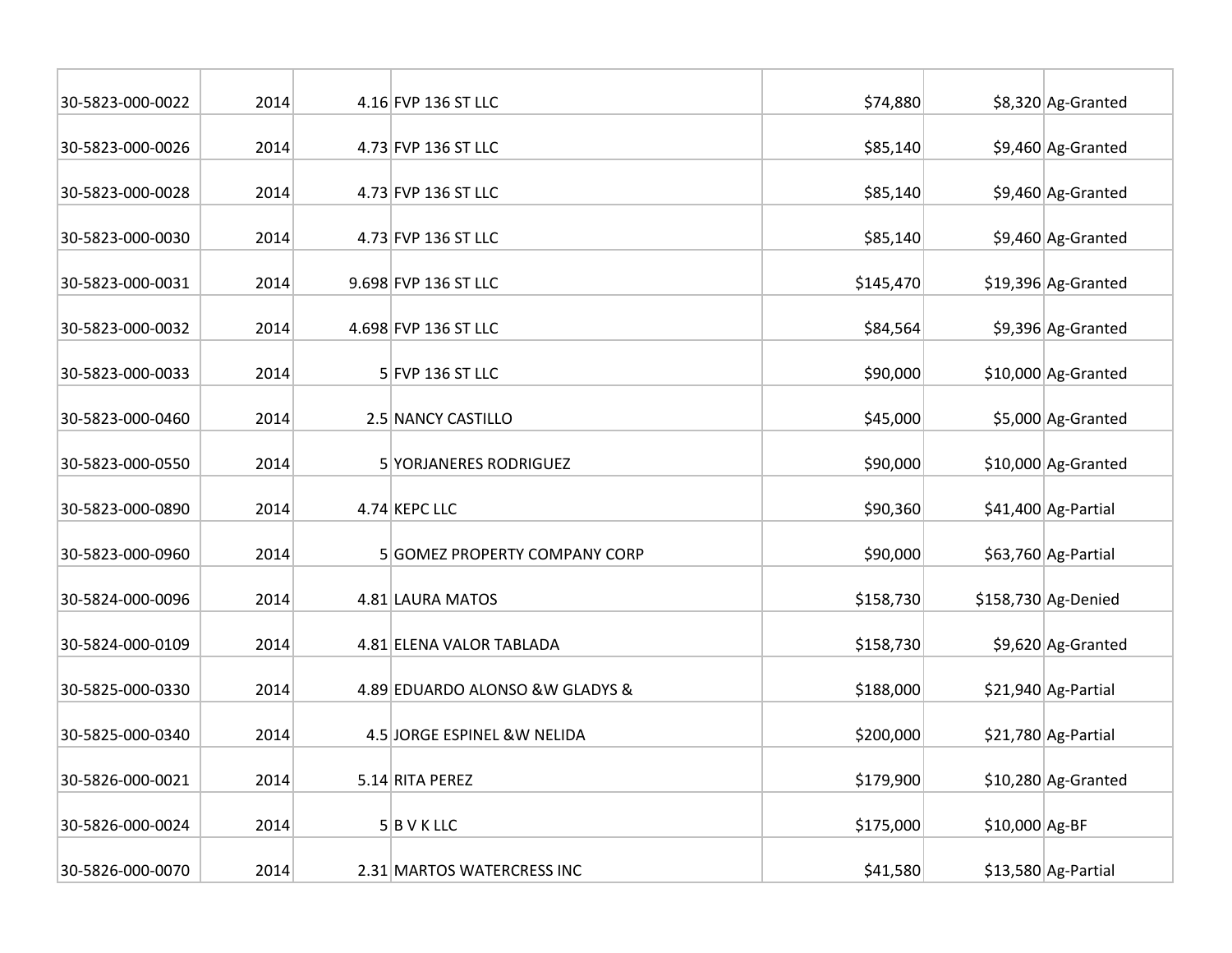| 30-5826-000-0600 | 2014 | 2.28 JEROME L ELSENRATH TR       | \$41,040    |                 | \$24,560 Ag-Partial   |
|------------------|------|----------------------------------|-------------|-----------------|-----------------------|
| 30-5826-000-0785 | 2014 | 1.95 EDWARD J REYNOLDS           | \$35,100    |                 | \$20,700 Ag-Partial   |
| 30-5827-000-0120 | 2014 | 20 COMMUNITY BANK OF FLORIDA INC | \$320,000   |                 | \$320,000 Ag-Denied   |
| 30-5827-000-1420 | 2014 | 2.5 ARTURO DE LA NUEZ & W DIANA  | \$45,000    |                 | \$9,800 Ag-Partial    |
| 30-5827-000-2100 | 2014 | 2.5 EDILIA SALCEDO LE            | \$45,000    |                 | \$21,000 Ag-Partial   |
| 30-5827-000-2120 | 2014 | 2.31 FRANCISCO J GUERRA          | \$41,580    |                 | \$5,580 Ag-Partial    |
| 30-5827-000-2410 | 2014 | 2.5 DJ HOLDINGS GROUP LLC        | \$45,000    |                 | \$5,000 Ag-Granted    |
| 30-5827-000-2420 | 2014 | 2.5 DJ HOLDINGS GROUP LLC        | \$45,000    |                 | \$5,000 Ag-Granted    |
| 30-5828-000-0060 | 2014 | 0.65 MARUJITA GONZALEZ           | \$31,500    |                 | \$31,500 Ag-Denied    |
| 30-5828-000-4560 | 2014 | 2.5 ALSIR RAHAMAN &W KALLAWATTIE | \$48,750    |                 | \$36,658 Ag-Partial   |
| 30-5828-000-4900 | 2014 | 2 ANTONIO MARTINEZ               | \$43,485    |                 | \$31,935 Ag-Partial   |
| 30-5836-000-0115 | 2014 | 3.75 OMAR BECEIRO JTRS           | \$175,000   |                 | \$175,000 Ag-Denied   |
| 30-5836-000-0370 | 2014 | 40 FLORIDA S FINEST FARM LLC     | \$1,080,000 |                 | \$80,000 Ag-Granted   |
| 30-5836-002-0020 | 2014 | 4.28 TOMAS ALONSO JTRS           | \$205,440   |                 | \$205,440 Ag-Denied   |
| 30-5907-000-0010 | 2014 | 176 D R HORTON INC               | \$6,155,835 | \$351,762 Ag-BF |                       |
| 30-5907-000-0020 | 2014 | 138 D R HORTON INC               | \$3,781,800 |                 | $$275,040$ Ag-Granted |
| 30-5907-000-0100 | 2014 | 7.5 ARCHIMEDES XXXII LLC         | \$206,332   |                 | \$15,006 Ag-Granted   |
| 30-5908-000-0410 | 2014 | 41.23 ARCHIMEDES XXXII LLC       | \$1,133,825 |                 | \$82,460 Ag-Granted   |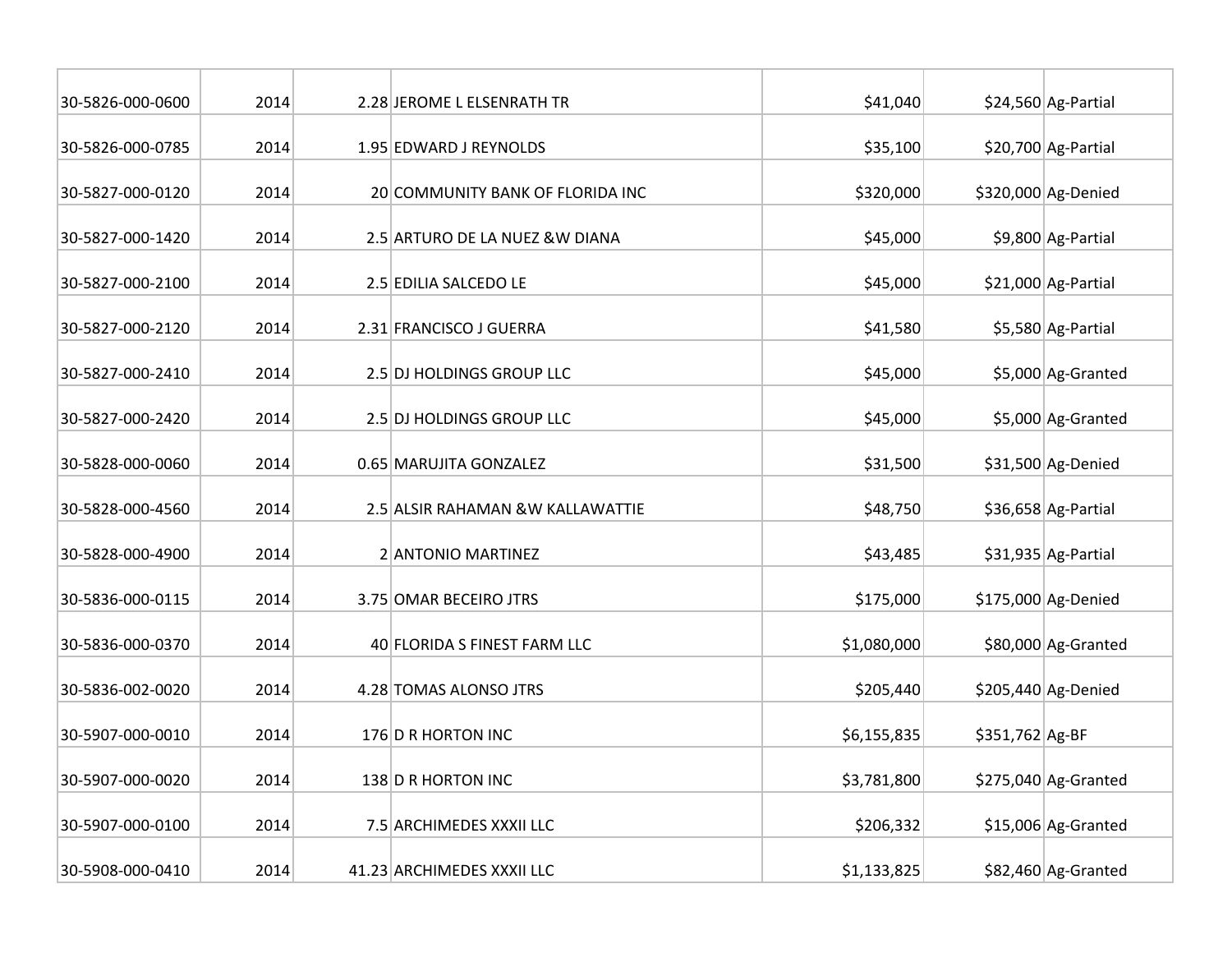| 30-5917-000-0010 | 2014 | 40 ARCHIMEDES XXXII LLC                | \$1,100,000 |                       | \$80,000 Ag-Granted   |
|------------------|------|----------------------------------------|-------------|-----------------------|-----------------------|
| 30-5921-025-0010 | 2014 | 8.39 LUCKY START 136 ST COMMER HOLDING | \$4,275,508 |                       | \$16,778 Ag-Granted   |
| 30-5927-000-0220 | 2014 | 6.551 ATLANTIC VILLAS AT KENDALL LLC   | \$3,424,452 | \$3,424,452 Ag-Denied |                       |
| 30-5930-000-0022 | 2014 | 10 JMW FARMS LLC                       | \$400,000   |                       | \$92,200 Ag-Partial   |
| 30-5930-000-0150 | 2014 | 5.15 LEONARD RAYMOND MC GUIRE          | \$206,000   |                       | \$10,300 Ag-Granted   |
| 30-5930-000-0200 | 2014 | 12 THREE STAR INVESTMENTS LLC          | \$390,000   |                       | $$166,520$ Ag-Partial |
| 30-5930-000-0351 | 2014 | 2.6 ROLANDO MARTINEZ & W AMBROSINA     | \$117,000   |                       | \$31,000 Ag-Partial   |
| 30-5930-000-0440 | 2014 | 10 IDALBERTO BUENO                     | \$400,000   | \$20,000 Ag-BF        |                       |
| 30-5930-000-1370 | 2014 | 1.75 YENI BARBARA GUERRA               | \$111,250   |                       | \$77,975 Ag-Partial   |
| 30-5930-000-1500 | 2014 | 5.325 ARMANDO GARCIA                   | \$790,731   |                       | $$161,502$ Ag-Partial |
| 30-5930-000-1600 | 2014 | 2.28 RAYTEL MARVIN BRITO JTRS          | \$102,600   |                       | \$102,600 Ag-Denied   |
| 30-5930-000-1770 | 2014 | 2.31 C&B LLC FLA LIMITED CORP          | \$103,950   |                       | \$103,950 Ag-Denied   |
| 30-5931-000-0220 | 2014 | 1.9 NICOLAS MARTINEZ                   | \$88,200    |                       | \$88,200 Ag-Denied    |
| 30-5931-000-2562 | 2014 | 10 LIONHEARTED LLC                     | \$300,000   | \$20,000 Ag-BF        |                       |
| 30-5931-000-2564 | 2014 | 9.5 LIONHEARTED LLC                    | \$285,000   | \$19,000 Ag-BF        |                       |
| 30-5932-000-4260 | 2014 | 2.13 JOSE DUENAS                       | \$111,825   |                       | $$111,825$ Ag-Denied  |
| 30-5932-000-4780 | 2014 | 1.404 REGINA LARDIZABAL                | \$87,750    |                       | \$52,660 Ag-Partial   |
| 30-5932-001-0020 | 2014 | 5.975 MAYRA LAFFITTE                   | \$268,875   |                       | \$11,950 Ag-Granted   |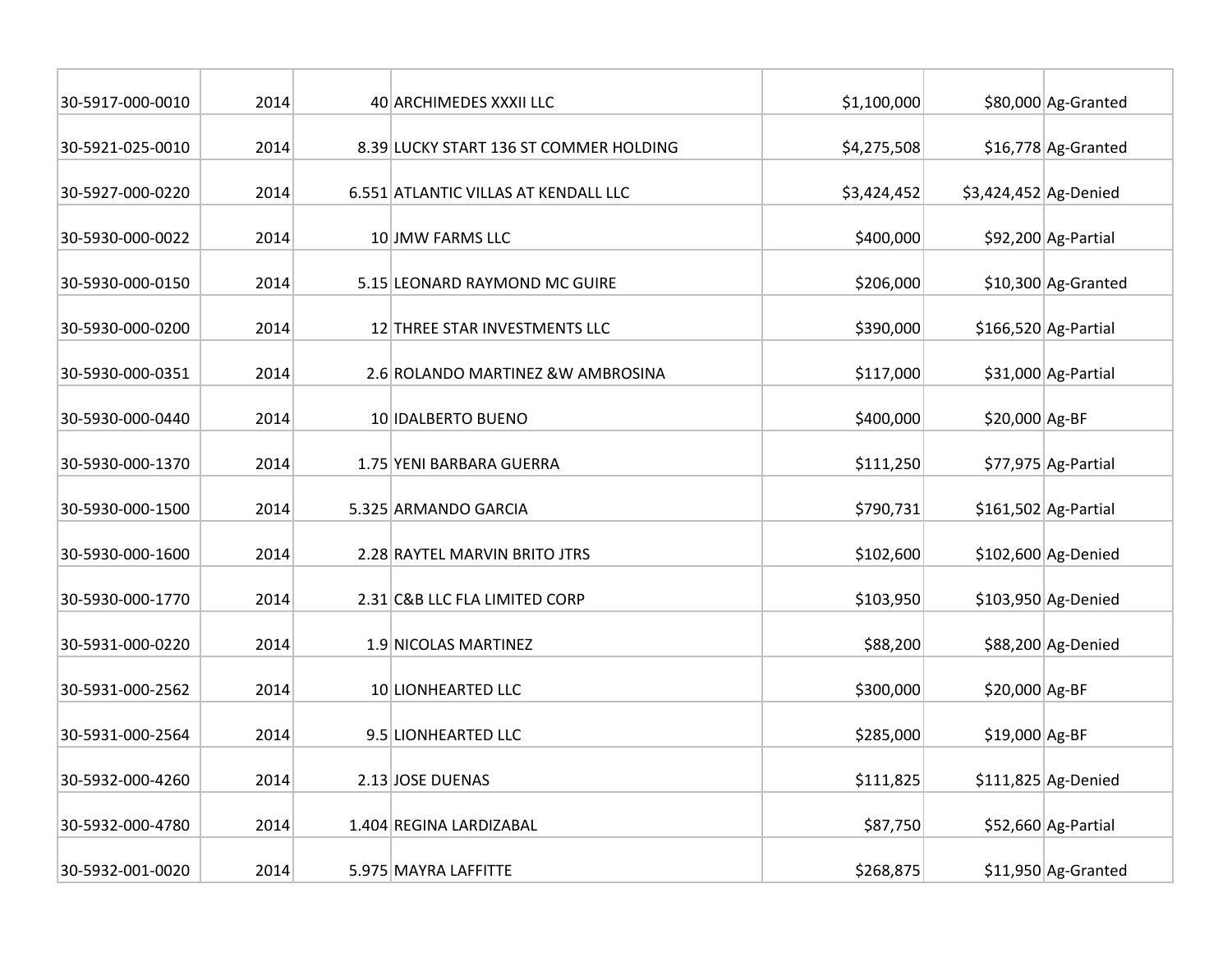| 30-5932-001-0051 | 2014 | 2.435 SANDRA PEREZ ALVAREZ           | \$127,838   |                       | \$127,838 Ag-Denied   |
|------------------|------|--------------------------------------|-------------|-----------------------|-----------------------|
| 30-5934-001-0170 | 2014 | 6.93 ATLANTIC VILLAS AT KENDALL LLC  | \$3,624,336 | \$3,624,336 Ag-Denied |                       |
| 30-6020-000-0150 | 2014 | 20 SPECIAL ACQUISITIONS HOLDINGS INC | \$840,000   |                       | $$200,800$ Ag-Partial |
| 30-6030-000-0010 | 2014 | 9.9 FGV BLOOMING JASMINE LLC         | \$356,400   |                       | \$19,800 Ag-Granted   |
| 30-6030-000-0030 | 2014 | 17.455 FRITZ PARTNERSHIP             | \$617,985   | \$34,910 Ag-BF        |                       |
| 30-6031-000-0100 | 2014 | 60 ANN MAREE WALKER TRS              | \$1,200,000 | \$120,000 Ag-BF       |                       |
| 30-6801-000-0024 | 2014 | 2.5 SCOTT A SILVER (LESSOR)          | \$187,880   |                       | \$187,880 Ag-Denied   |
| 30-6801-000-0078 | 2014 | 5 VERA'S NURSERY INC                 | \$196,000   |                       | \$9,800 Ag-Granted    |
| 30-6801-000-0210 | 2014 | 4.8 ELAINE DORIT TRS                 | \$194,960   |                       | \$194,960 Ag-Denied   |
| 30-6801-000-0211 | 2014 | 29 ELAINE DORIT TRS                  | \$873,360   |                       | \$873,360 Ag-Denied   |
| 30-6802-000-0098 | 2014 | 2.5 NAILY ABREU JTRS                 | \$81,250    |                       | \$81,250 Ag-Denied    |
| 30-6802-000-0132 | 2014 | 2.31 JUAN MEDINA                     | \$75,075    |                       | \$25,970 Ag-Partial   |
| 30-6802-000-0140 | 2014 | 1 ALBERTO HECHEVARRIA                | \$69,550    |                       | \$39,050 Ag-Granted   |
| 30-6802-000-0143 | 2014 | 2.5 FRANCISCO J GUERRA               | \$81,250    |                       | \$18,725 Ag-Partial   |
| 30-6802-000-0198 | 2014 | 1.25 URBICIO E SAURA & W MIRIAM B    | \$68,250    |                       | \$63,370 Ag-Partial   |
| 30-6802-000-0211 | 2014 | 11.81 COSTA COLOR CORPORATION        | \$383,825   |                       | \$23,620 Ag-Granted   |
| 30-6802-000-1620 | 2014 | 2 ALBERTO GARCIA                     | \$77,350    |                       | \$32,210 Ag-Partial   |
| 30-6803-000-0052 | 2014 | 2 SANCHEZ GROVE LLC                  | \$89,950    |                       | \$23,950 Ag-Granted   |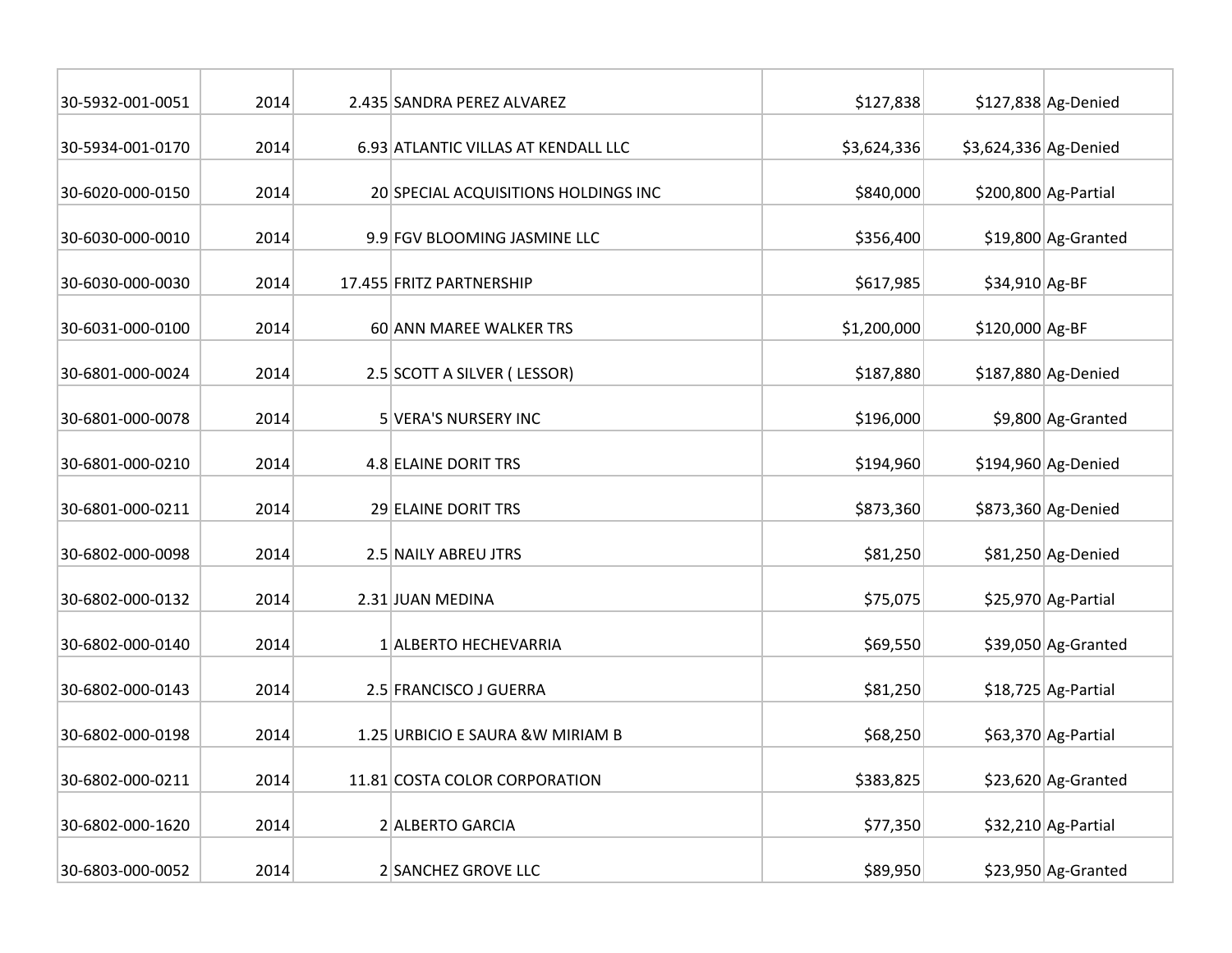| 30-6803-000-0069 | 2014 | 2.56 RUBEN CORZO               | \$89,600  | \$89,600 Ag-Denied   |
|------------------|------|--------------------------------|-----------|----------------------|
| 30-6803-000-0071 | 2014 | 1.53 RUBEN CORZO               | \$61,200  | \$61,200 Ag-Denied   |
| 30-6803-000-0084 | 2014 | 1.2 RICHARD PEREZ              | \$72,000  | \$52,860 Ag-Partial  |
| 30-6803-000-0085 | 2014 | 2 MAYELIN DENIS                | \$80,850  | \$80,850 Ag-Denied   |
| 30-6803-000-0160 | 2014 | 2.51 CARLOS E ZAMORA & W NANCY | \$87,850  | \$12,280 Ag-Partial  |
| 30-6803-000-2150 | 2014 | 2.58 ROBERT REYES              | \$90,300  | \$90,300 Ag-Denied   |
| 30-6803-000-2170 | 2014 | 2.58 ROBERT REYES              | \$90,300  | \$90,300 Ag-Denied   |
| 30-6803-000-2391 | 2014 | 2.25 ALBERTO GARCIA            | \$102,960 | \$29,848 Ag-Partial  |
| 30-6803-000-2420 | 2014 | 2JOSE A RIESGO                 | \$83,300  | \$83,300 Ag-Denied   |
| 30-6803-000-2450 | 2014 | 9.17 FOUR ACES RANCH I LLLP    | \$206,325 | \$38,635 Ag-Partial  |
| 30-6804-000-0150 | 2014 | 1.25 MERCEDES RUIZ             | \$75,000  | \$17,000 Ag-Partial  |
| 30-6809-000-0010 | 2014 | 5 JUAN C MEDEROS SUAREZ        | \$125,000 | \$125,000 Ag-Denied  |
| 30-6809-000-0430 | 2014 | 3.14 DIAZ FARM INC             | \$78,500  | \$78,500 Ag-Denied   |
| 30-6809-000-0730 | 2014 | 2.31 DIAZ FARM INC             | \$69,300  | \$69,300 Ag-Denied   |
| 30-6809-000-0750 | 2014 | 2.37 ALEXIS LAPEYRE            | \$71,100  | $$71,100$ Ag-Denied  |
| 30-6810-000-0210 | 2014 | 2.42 YADENYS MARTINEZ DURAN    | \$72,600  | \$72,600 Ag-Denied   |
| 30-6810-000-0890 | 2014 | 7.2 LONGAN ORCHARDS LLC        | \$180,000 | $$16,010$ Ag-Partial |
| 30-6810-000-0940 | 2014 | 9.73 EDRAS SIAN                | \$218,925 | \$19,460 Ag-Granted  |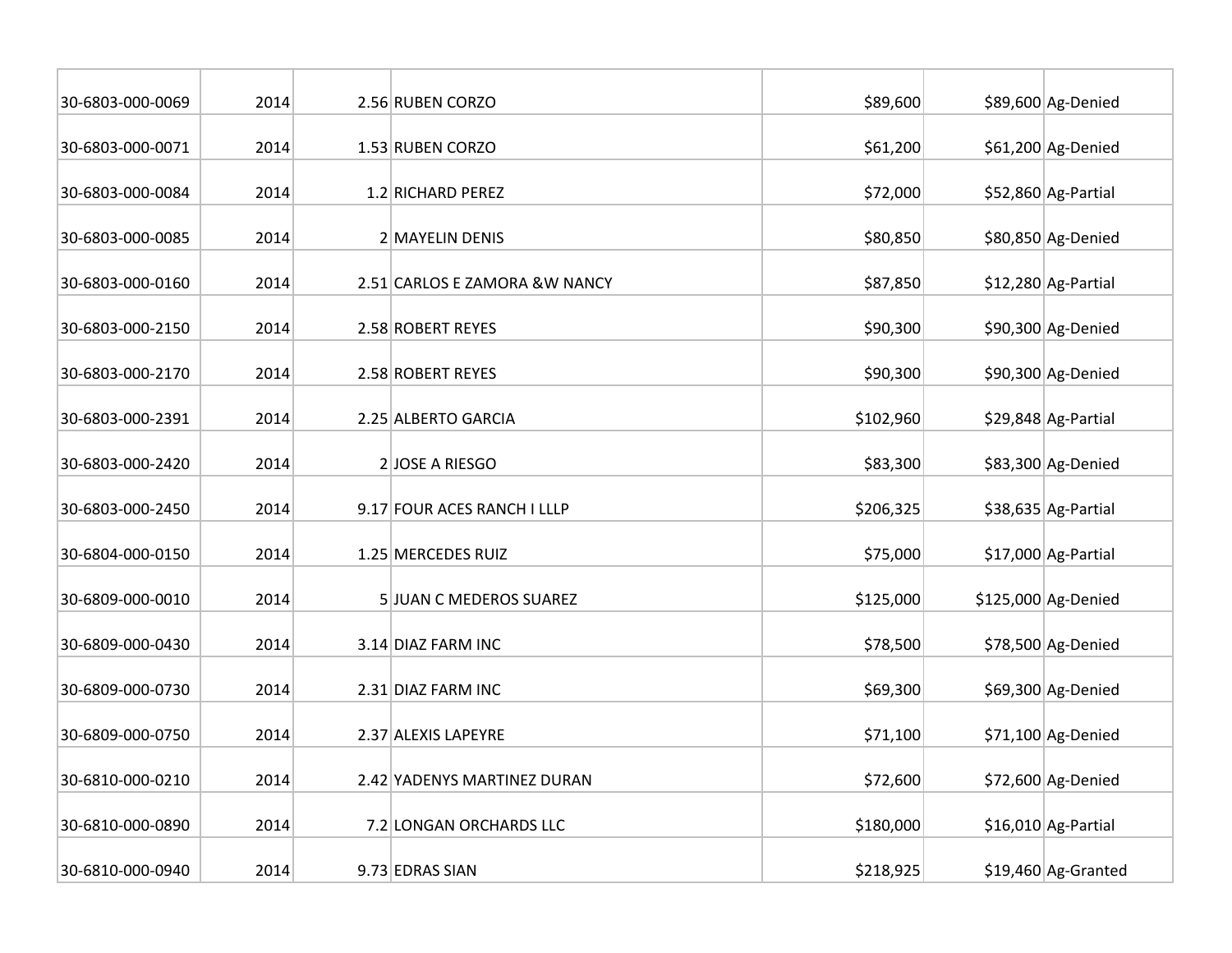| 30-6810-000-0969 | 2014 | 7.18 FM FARM INC                 | \$196,875 |                | \$196,875 Ag-Denied  |
|------------------|------|----------------------------------|-----------|----------------|----------------------|
| 30-6810-000-1980 | 2014 | 2.33 TORI J ARPAD COTTA          | \$69,900  |                | \$41,340 Ag-Partial  |
| 30-6810-000-2080 | 2014 | 0.75 NIURKA MARTINEZ             | \$56,700  |                | $$33,050$ Ag-Partial |
| 30-6811-000-0111 | 2014 | 0.98 SERGIO GALINDO JR           | \$71,000  |                | \$71,000 Ag-Denied   |
| 30-6811-000-0263 | 2014 | 5.18 MARABU RANCH LLC            | \$155,400 |                | \$155,400 Ag-Denied  |
| 30-6811-000-1090 | 2014 | 5 ISAEL VELIZ                    | \$150,000 |                | \$10,000 Ag-Granted  |
| 30-6811-000-1100 | 2014 | 5 ISAEL VELIZ                    | \$150,000 |                | \$10,000 Ag-Granted  |
| 30-6811-000-1110 | 2014 | 5 ISAEL VELIZ                    | \$150,000 |                | \$10,000 Ag-Granted  |
| 30-6811-000-1120 | 2014 | 5 ISAEL VELIZ                    | \$150,000 |                | $$10,000$ Ag-Granted |
| 30-6812-000-0030 | 2014 | 9.34 STEPHANIE SAENZ             | \$337,400 |                | $$29,180$ Ag-Granted |
| 30-6812-000-0206 | 2014 | 1.389 PATRICIA COLOMA            | \$69,450  |                | \$69,450 Ag-Denied   |
| 30-6812-000-0252 | 2014 | 2 SILVIO SOCARRAS                | \$154,525 | \$73,015 Ag-BF |                      |
| 30-6812-000-0276 | 2014 | 1 BENITO VALDES & W MERCEDES     | \$81,900  |                | \$81,900 Ag-Denied   |
| 30-6812-000-0540 | 2014 | 1.35 ALEXANDER FERNANDEZ JIMENEZ | \$82,500  |                | \$53,700 Ag-Partial  |
| 30-6813-000-0086 | 2014 | 2.5 ROBBIE N ADDISON             | \$156,100 |                | \$156,100 Ag-Denied  |
| 30-6813-000-0120 | 2014 | 4.5 CERON BROTHER'S INC          | \$191,250 |                | \$191,250 Ag-Denied  |
| 30-6813-000-0230 | 2014 | 14.096 JOHN S ANCONA             | \$422,880 |                | $$28,192$ Ag-Granted |
| 30-6813-000-0231 | 2014 | 0.852 JOHN S ANCONA              | \$51,120  |                | $$1,704$ Ag-Granted  |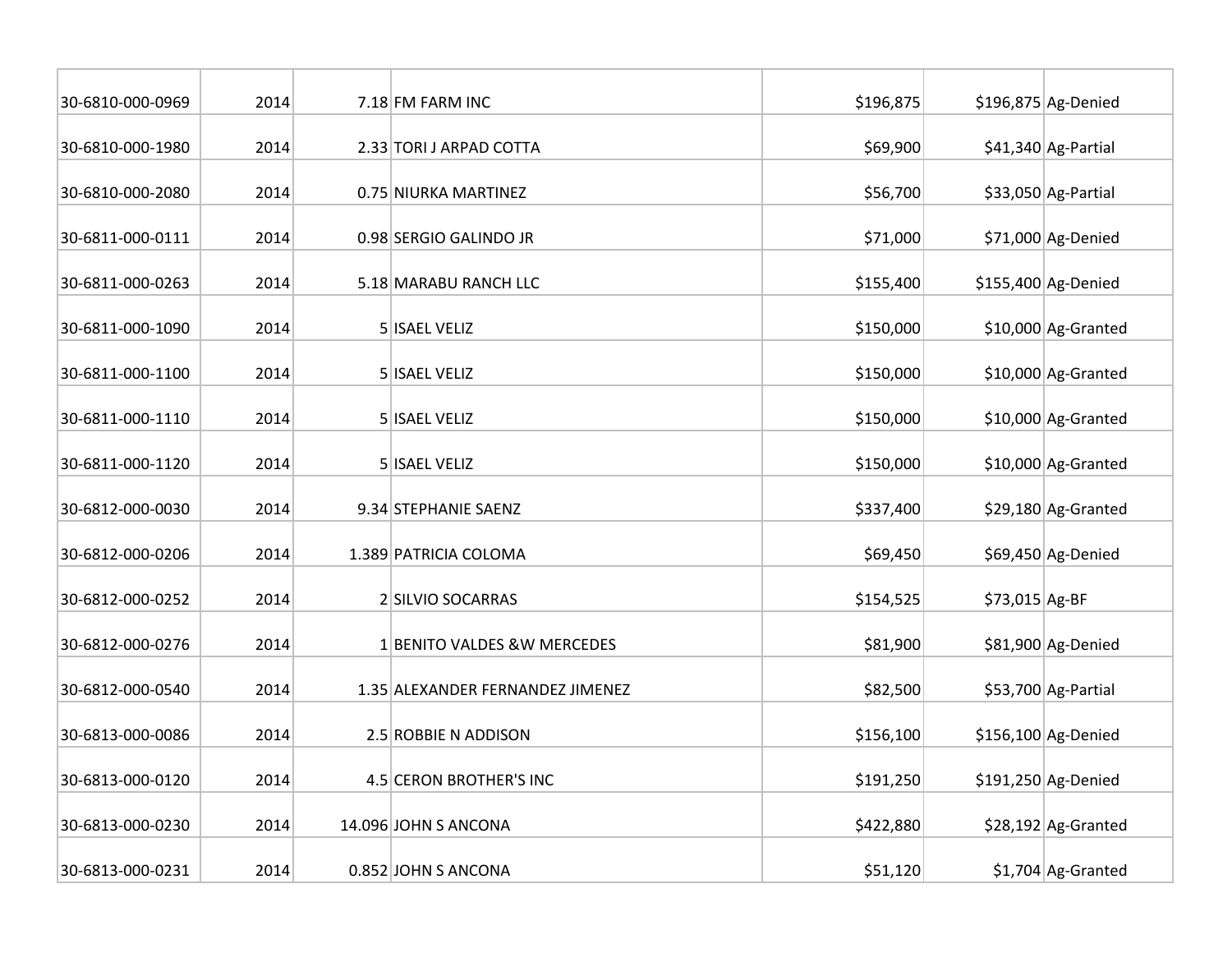| 30-6813-000-0232 | 2014 | 0.69 JOHN S ANCONA           | \$41,400  |                | \$1,380 Ag-Granted   |
|------------------|------|------------------------------|-----------|----------------|----------------------|
| 30-6813-000-0233 | 2014 | 0.884 JOHN S ANCONA          | \$53,040  |                | $$1,768$ Ag-Granted  |
| 30-6813-000-0234 | 2014 | 0.884 JOHN S ANCONA          | \$53,040  |                | \$1,768 Ag-Granted   |
| 30-6813-000-0235 | 2014 | 0.884 JOHN S ANCONA          | \$53,040  |                | $$1,768$ Ag-Granted  |
| 30-6813-000-1470 | 2014 | <b>5 CAMERON MARC OVAKIT</b> | \$175,000 |                | \$10,000 Ag-Granted  |
| 30-6814-000-0013 | 2014 | 0.8 CURRENT OWNER            | \$45,000  |                | \$14,760 Ag-Partial  |
| 30-6814-000-0062 | 2014 | 1.45 HOWARD TAYLOR           | \$72,500  |                | \$72,500 Ag-Denied   |
| 30-6814-000-0280 | 2014 | $7.55$ BVK LLC               | \$226,500 |                | \$226,500 Ag-Denied  |
| 30-6814-000-0500 | 2014 | 2 RUBEN DAVILA               | \$140,000 |                | \$140,000 Ag-Denied  |
| 30-6815-000-0095 | 2014 | 3.34 LAZARO ELPIDIO ALVAREZ  | \$162,500 | \$60,630 Ag-BF |                      |
| 30-6816-000-0040 | 2014 | 5.146 FRANCISCO BRACERAS TRS | \$167,245 |                | \$167,245 Ag-Denied  |
| 30-6816-000-0610 | 2014 | 4.8 ROBERT L A HEW           | \$156,000 |                | \$9,600 Ag-Granted   |
| 30-6816-000-1610 | 2014 | 5 PRABHAKAR MARNADI          | \$162,500 |                | \$162,500 Ag-Denied  |
| 30-6816-000-1660 | 2014 | 5 PRABHAKAR MARNADI          | \$162,500 |                | \$162,500 Ag-Denied  |
| 30-6816-000-2170 | 2014 | 10 ROBERT SARHAN             | \$300,000 |                | \$300,000 Ag-Denied  |
| 30-6817-000-0024 | 2014 | 5 TERESA MARIA LUCIO         | \$175,350 |                | $$10,020$ Ag-Granted |
| 30-6819-000-0490 | 2014 | 4 JOSE R GONZALEZ            | \$186,725 |                | \$186,725 Ag-Denied  |
| 30-6819-000-0500 | 2014 | 5 BEATRIZ C MOLINA           | \$186,725 |                | \$186,725 Ag-Denied  |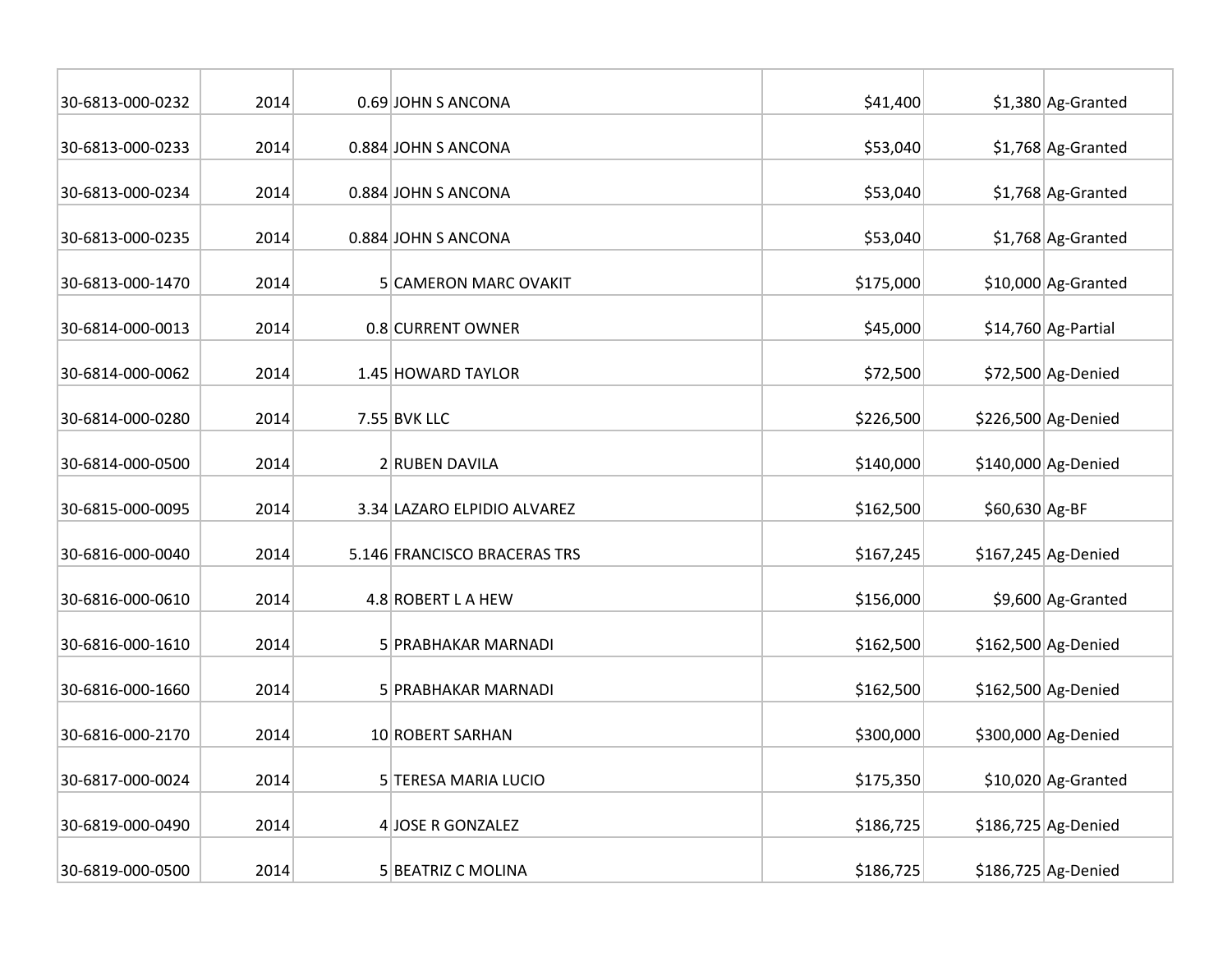| 30-6821-000-0510 | 2014 | 1 SUSANA HERNANDEZ        | \$50,000  | \$37,840 Ag-Partial   |
|------------------|------|---------------------------|-----------|-----------------------|
| 30-6821-000-1080 | 2014 | 1.25 JUAN M FLEITES       | \$50,000  | \$18,840 Ag-Partial   |
| 30-6821-000-1090 | 2014 | 1.25 JUAN M FLEITES       | \$50,000  | $$17,320$ Ag-Partial  |
| 30-6821-000-1700 | 2014 | 1 JORGE MEJIAS            | \$51,200  | \$32,960 Ag-Partial   |
| 30-6821-000-2090 | 2014 | 2.32 BARBARA BARRIOS      | \$63,800  | \$63,800 Ag-Denied    |
| 30-6821-000-2100 | 2014 | 2.32 MANUEL RUBIO         | \$63,800  | \$4,640 Ag-Granted    |
| 30-6821-000-3200 | 2014 | 0.75 MARTHA GONZALEZ      | \$50,000  | \$47,340 Ag-Partial   |
| 30-6821-000-4340 | 2014 | 1 MARJORIE CHANG          | \$50,400  | \$50,400 Ag-Denied    |
| 30-6822-000-0041 | 2014 | 15 JOSEPH L POLLIO JR TRS | \$375,000 | $$108,200$ Ag-Partial |
| 30-6822-000-0141 | 2014 | $4$ BVK LLC               | \$137,475 | $$137,475$ Ag-Denied  |
| 30-6823-000-0055 | 2014 | 5 RAILROAD FARM LLC       | \$175,000 | \$175,000 Ag-Denied   |
| 30-6823-000-0060 | 2014 | 30 RAILROAD FARM LLC      | \$750,000 | \$750,000 Ag-Denied   |
| 30-6823-000-0092 | 2014 | 5 RAILROAD FARM LLC       | \$175,000 | \$175,000 Ag-Denied   |
| 30-6823-000-0130 | 2014 | 4.59 RAILROAD FARM LLC    | \$160,650 | \$160,650 Ag-Denied   |
| 30-6823-000-0131 | 2014 | 4.35 HAYA NURSERY INC     | \$152,250 | \$8,700 Ag-Granted    |
| 30-6823-000-0205 | 2014 | 5 CURRENT OWNER           | \$175,000 | \$10,000 Ag-Granted   |
| 30-6823-000-0600 | 2014 | 5 ALEXANDER GARCIA        | \$165,900 | \$165,900 Ag-Denied   |
| 30-6823-001-0030 | 2014 | 1.85 WENCESLAO BARQUILLA  | \$132,000 | \$24,700 Ag-Granted   |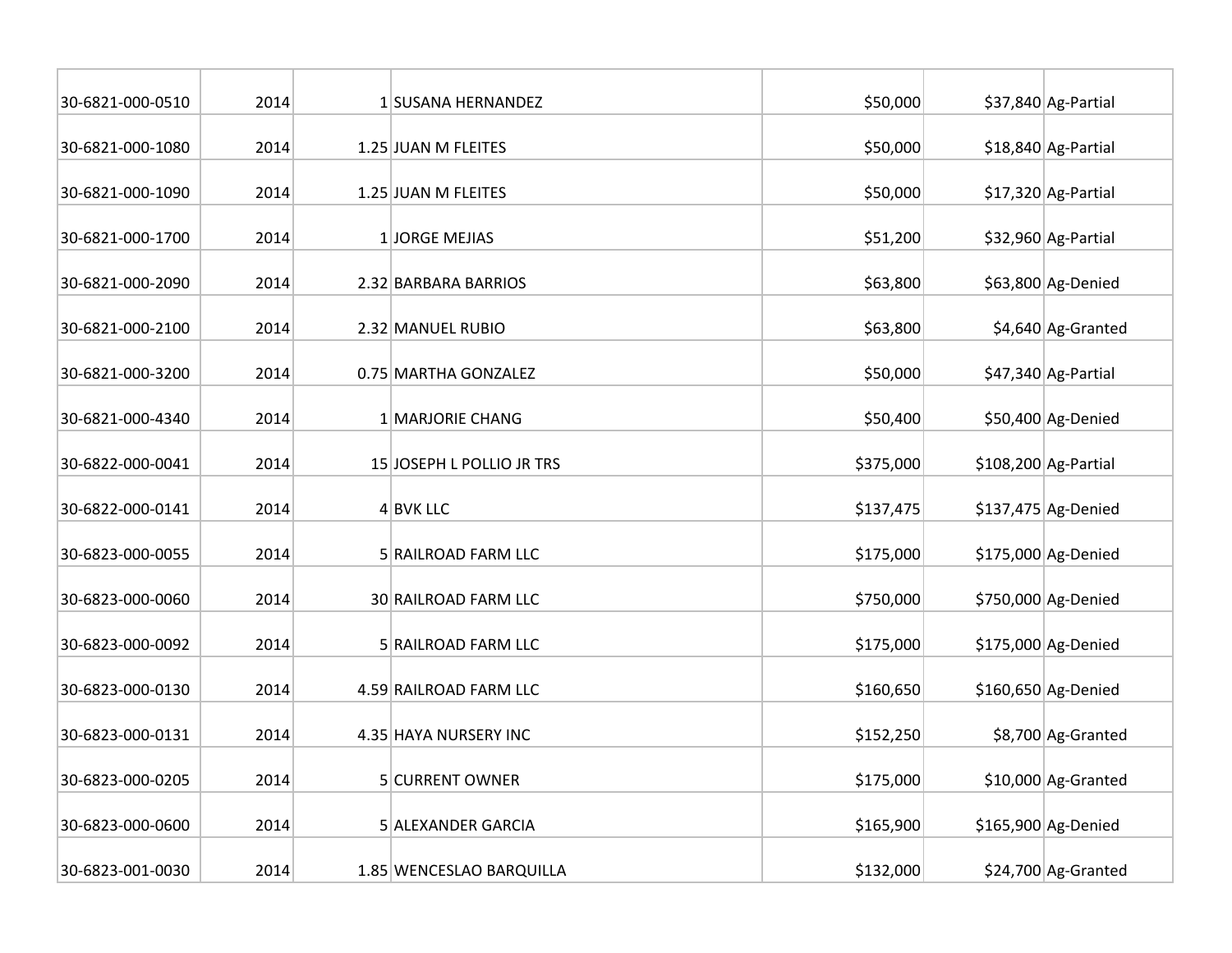| 30-6824-000-0190 | 2014 | 4 ASHISH PATEL                      | \$156,450 | \$36,330 Ag-Partial   |
|------------------|------|-------------------------------------|-----------|-----------------------|
| 30-6824-000-0353 | 2014 | 4.74 BVK LLC                        | \$165,900 | \$46,770 Ag-Partial   |
| 30-6824-000-0373 | 2014 | 4.96 JACKFRUIT FARMS LLC            | \$148,710 | \$9,914 Ag-Granted    |
| 30-6824-000-0374 | 2014 | 0.32 JACKFRUIT FARMS LLC            | \$19,200  | \$19,200 Ag-Denied    |
| 30-6824-000-0401 | 2014 | 2 RICHARD L HOBBS                   | \$112,800 | $$112,800$ Ag-Denied  |
| 30-6825-000-0100 | 2014 | 8.885 REDLAND ONE LLC               | \$288,762 | \$288,762 Ag-Denied   |
| 30-6825-000-0200 | 2014 | 9.25 PAUL E CUMMINGS                | \$300,625 | $$214,615$ Ag-Partial |
| 30-6825-000-0360 | 2014 | 5 RMC 4 HH INC                      | \$175,000 | \$69,400 Ag-Partial   |
| 30-6825-000-0470 | 2014 | 10 MARLO STAMPER                    | \$303,550 | \$18,680 Ag-Granted   |
| 30-6825-001-0100 | 2014 | 3.921 W WINSTON TOWNSEND            | \$215,655 | \$42,292 Ag-Partial   |
| 30-6826-000-0111 | 2014 | 2.41 REDLANDS AGRICULTURAL HOLDINGS | \$108,450 | \$108,450 Ag-Denied   |
| 30-6826-000-0119 | 2014 | 2.41 REDLANDS AGRICULTURAL HOLDINGS | \$108,450 | \$108,450 Ag-Denied   |
| 30-6826-000-0121 | 2014 | 1.5 JUAN ULACIA                     | \$112,500 | \$48,000 Ag-Granted   |
| 30-6826-000-0122 | 2014 | 2.5 MORGAN T CRONIN                 | \$119,025 | \$11,525 Ag-Granted   |
| 30-6826-000-0133 | 2014 | 2.41 JUNE C WARD                    | \$115,920 | \$37,070 Ag-Partial   |
| 30-6826-000-0137 | 2014 | 2.41 JUNE C WARD                    | \$119,295 | \$35,220 Ag-Partial   |
| 30-6826-000-0421 | 2014 | 1.5 YANDRY MARTINEZ                 | \$69,600  | \$65,040 Ag-Partial   |
| 30-6826-000-0655 | 2014 | 2 FLORIDA SKYHOUSE LLC              | \$100,350 | \$33,270 Ag-Partial   |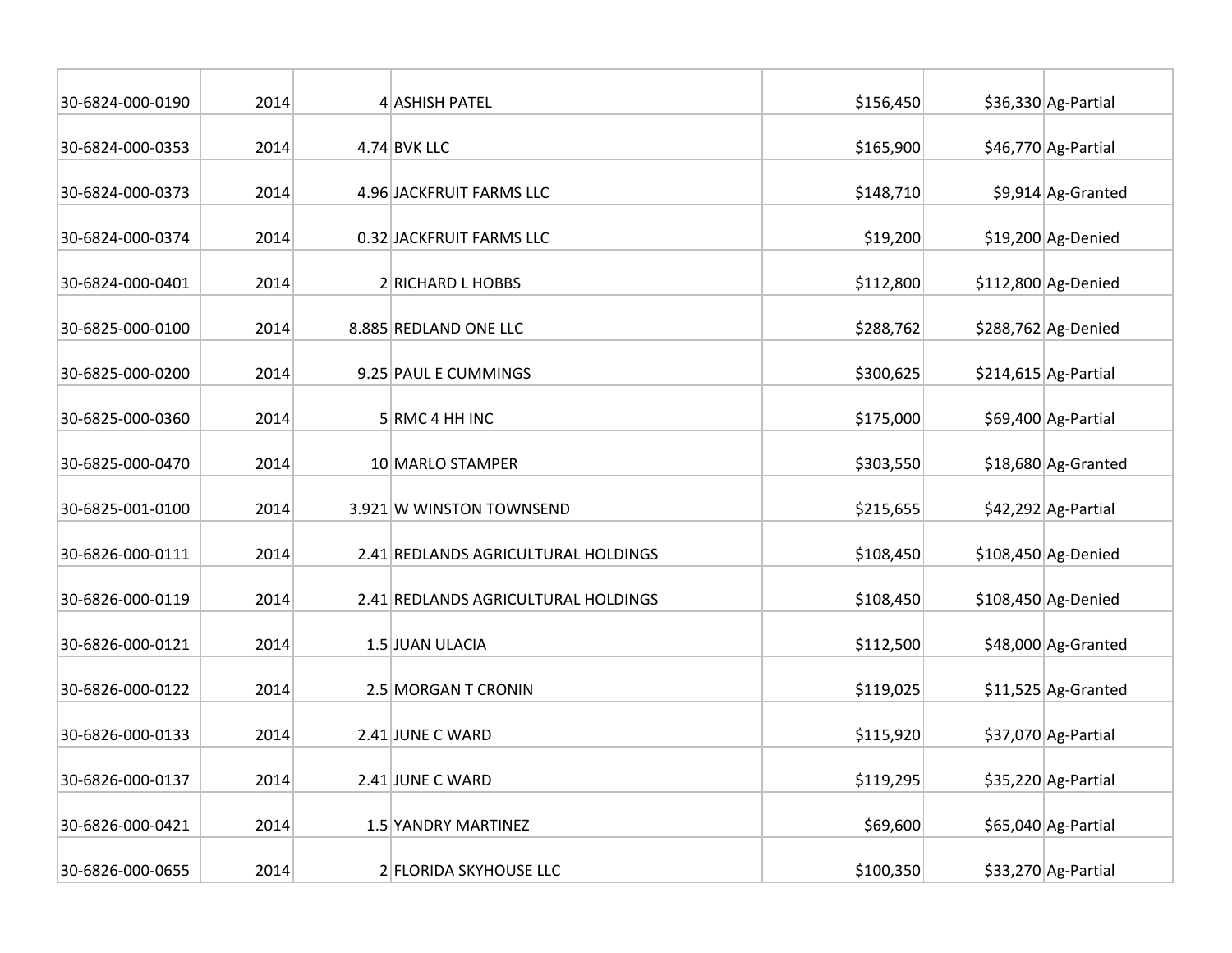| 30-6826-000-0702 | 2014 | 1.1 VIDAL MARTINEZ ABREU       | \$66,000  | \$13,800 Ag-Partial |
|------------------|------|--------------------------------|-----------|---------------------|
| 30-6827-000-0050 | 2014 | 1 WILLIAM F NADRAMIA JR        | \$102,400 | \$64,400 Ag-Granted |
| 30-6827-000-0061 | 2014 | 0.95 WILLIAM DE LA O           | \$70,200  | \$35,550 Ag-Partial |
| 30-6827-000-0462 | 2014 | 4 MERY CONSULTING SERVICES LLC | \$164,150 | \$63,830 Ag-Partial |
| 30-6828-000-0390 | 2014 | 5 MARIA TORRES                 | \$150,000 | \$10,000 Ag-Granted |
| 30-6828-000-0590 | 2014 | 4.38 AUXILIO GUTIERREZ         | \$131,400 | \$131,400 Ag-Denied |
| 30-6828-000-1695 | 2014 | 5 SILVER VASE INC              | \$125,000 | \$125,000 Ag-Denied |
| 30-6829-000-0022 | 2014 | 2.5 JOSE FUERTE                | \$87,500  | \$5,000 Ag-Granted  |
| 30-6829-000-0355 | 2014 | 5 EVERARDO ANTONIO RUBIO       | \$150,000 | \$10,000 Ag-Granted |
| 30-6833-000-0010 | 2014 | 10.34 NGP GROVES CORP          | \$258,550 | \$20,684 Ag-Granted |
| 30-6833-000-0020 | 2014 | 5.17 NGP GROVES CORP           | \$155,130 | \$10,342 Ag-Granted |
| 30-6833-000-0021 | 2014 | 5.17 NGP GROVES CORP           | \$155,130 | \$10,342 Ag-Granted |
| 30-6833-000-0070 | 2014 | 10.34 NGP GROVES CORP          | \$258,550 | \$20,684 Ag-Granted |
| 30-6833-000-0200 | 2014 | <b>OJOHN C DEMOTT TRS</b>      | \$150,600 | \$150,600 Ag-Denied |
| 30-6833-000-0290 | 2014 | <b>OJOHN C DEMOTT TRS</b>      | \$141,300 | \$9,420 Ag-Granted  |
| 30-6833-000-0810 | 2014 | 5.02 JOHN C DEMOTT TRS         | \$150,600 | \$10,040 Ag-Granted |
| 30-6833-000-0820 | 2014 | 4.72 JOHN C DEMOTT TRS         | \$141,600 | \$9,440 Ag-Granted  |
| 30-6833-000-0860 | 2014 | 4.72 JOHN C DEMOTT TRS         | \$141,600 | \$9,440 Ag-Granted  |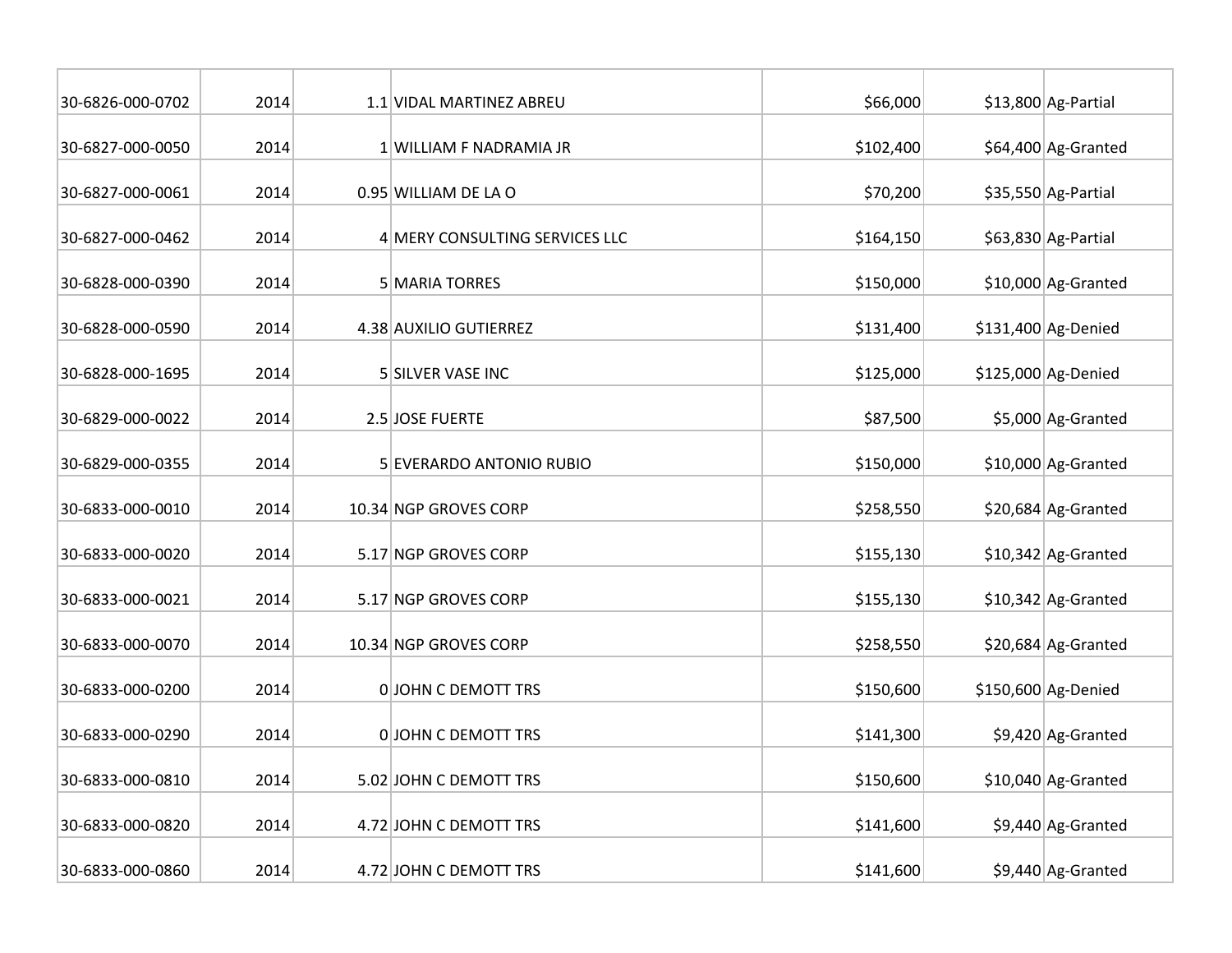| 30-6833-000-0870 | 2014 | 4.72 JOHN C DEMOTT TRS        | \$141,600 | \$9,440 Ag-Granted  |
|------------------|------|-------------------------------|-----------|---------------------|
| 30-6833-000-0880 | 2014 | 4.72 JOHN C DEMOTT TRS        | \$141,600 | \$9,440 Ag-Granted  |
| 30-6834-000-0151 | 2014 | 2 MICHAEL J WILLOUGHBY        | \$92,400  | \$16,400 Ag-Granted |
| 30-6835-000-0332 | 2014 | 3.2 SALLYANN E SWANK          | \$112,000 | \$10,690 Ag-Partial |
| 30-6835-000-0370 | 2014 | 4.5 THOMAS WILLIAM SIDDONS    | \$172,200 | \$23,700 Ag-Granted |
| 30-6835-000-0530 | 2014 | 8 ROBERT D BINDER             | \$264,600 | \$40,600 Ag-Granted |
| 30-6836-000-0030 | 2014 | 1.5 NORMA PEREZ               | \$106,200 | \$106,200 Ag-Denied |
| 30-6836-000-0446 | 2014 | 2.76 JOSEPH ROTHMAN           | \$376,010 | \$376,010 Ag-Denied |
| 30-6836-000-0447 | 2014 | 1JOSEPH ROTHMAN               | \$37,500  | \$37,500 Ag-Denied  |
| 30-6902-001-0272 | 2014 | 1.5 FELIX PUGA                | \$155,285 | \$155,285 Ag-Denied |
| 30-6902-001-0282 | 2014 | 2.55 LUIS F PADRON            | \$191,250 | \$5,100 Ag-Granted  |
| 30-6902-001-0460 | 2014 | 7.13 BGR DEVELOPMENT LLC      | \$463,450 | \$14,260 Ag-Granted |
| 30-6902-001-0551 | 2014 | 3.19 BGR DEVELOPMENT LLC      | \$207,350 | \$6,380 Ag-Granted  |
| 30-6903-000-0052 | 2014 | 5 A & L INVESTMENTS LLC       | \$149,055 | \$146,444 Ag-Denied |
| 30-6904-000-0155 | 2014 | 0.17 JO ANN MCMILLAN          | \$75,000  | \$75,000 Ag-Denied  |
| 30-6904-000-0323 | 2014 | 0 ROBERT QUINTANA TRS         | \$428,250 | \$428,250 Ag-Denied |
| 30-6904-000-0330 | 2014 | 5.65 BAAAMA XI LLC            | \$169,500 | \$169,500 Ag-Denied |
| 30-6904-000-0360 | 2014 | 10 KROME GOLD RANCHES II LLLP | \$300,000 | \$20,000 Ag-Granted |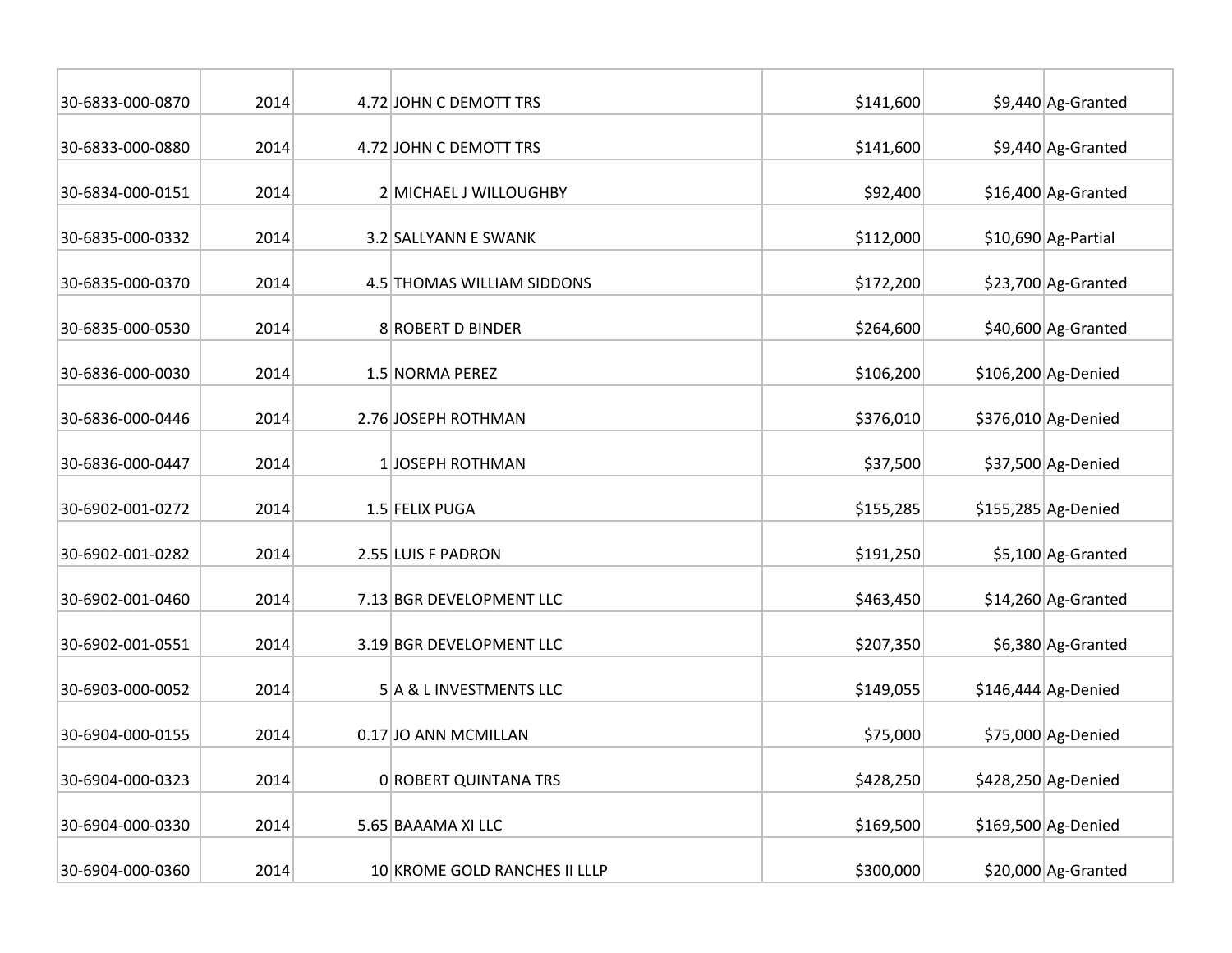| 30-6904-000-0370 | 2014 | 10 KROME GOLD RANCHES II LLLP  | \$300,000   |                       | \$20,000 Ag-Granted  |
|------------------|------|--------------------------------|-------------|-----------------------|----------------------|
| 30-6904-000-0380 | 2014 | 89 KROME GOLD RANCHES II LLLP  | \$2,246,750 |                       | \$179,740 Ag-Granted |
| 30-6904-000-0410 | 2014 | 5 KROME GOLD RANCHES II LLLP   | \$200,000   |                       | \$10,000 Ag-Granted  |
| 30-6905-000-0230 | 2014 | 10 BAAAMA XI LLC               | \$300,000   |                       | \$300,000 Ag-Denied  |
| 30-6905-000-0810 | 2014 | 5 HECTOR DIAZ                  | \$150,000   |                       | \$10,000 Ag-Granted  |
| 30-6906-000-0132 | 2014 | 4.916 ADOLFO ORTUZAR & W MARIA | \$191,724   |                       | $$191,724$ Ag-Denied |
| 30-6906-000-0135 | 2014 | 0 ADOLFO ORTUZAR &W            | \$6,270     |                       | \$6,270 Ag-Denied    |
| 30-6906-000-0230 | 2014 | 1.75 CURRENT OWNER             | \$184,665   |                       | \$119,915 Ag-Granted |
| 30-6906-000-0800 | 2014 | 4.5 DAVID BARISH               | \$189,150   |                       | \$189,150 Ag-Denied  |
| 30-6906-000-1230 | 2014 | 4 SERGIO F CABRERA & W KELLY J | \$189,150   |                       | \$108,860 Ag-Partial |
| 30-6907-000-0011 | 2014 | 5 FRANCISCO B CAMPOS           | \$142,200   |                       | \$45,880 Ag-Partial  |
| 30-6907-000-0061 | 2014 | 3.5 JFST ENTERPRISES LLC       | \$104,700   |                       | \$6,980 Ag-Granted   |
| 30-6907-000-0120 | 2014 | 4.73 ELIDA R PAHZ              | \$189,200   |                       | \$37,580 Ag-Partial  |
| 30-6907-000-0130 | 2014 | 4.73 EDRAS SIAN HERNANDEZ      | \$200,000   |                       | \$200,000 Ag-Denied  |
| 30-6907-000-0155 | 2014 | 13.36 WOLLBERG CHILDRENS TRUST | \$1,098,888 | \$1,098,888 Ag-Denied |                      |
| 30-6907-000-0187 | 2014 | 1 RENE PEREZ & JORGE F PEREZ   | \$139,500   | \$43,500 Ag-BF        |                      |
| 30-6908-000-0011 | 2014 | 5 ALI SHAHIN                   | \$150,000   |                       | \$10,000 Ag-Granted  |
| 30-6908-000-0014 | 2014 | 4.54 PHAISIT CHEWPUTTANAGUL    | \$136,200   |                       | \$9,080 Ag-Granted   |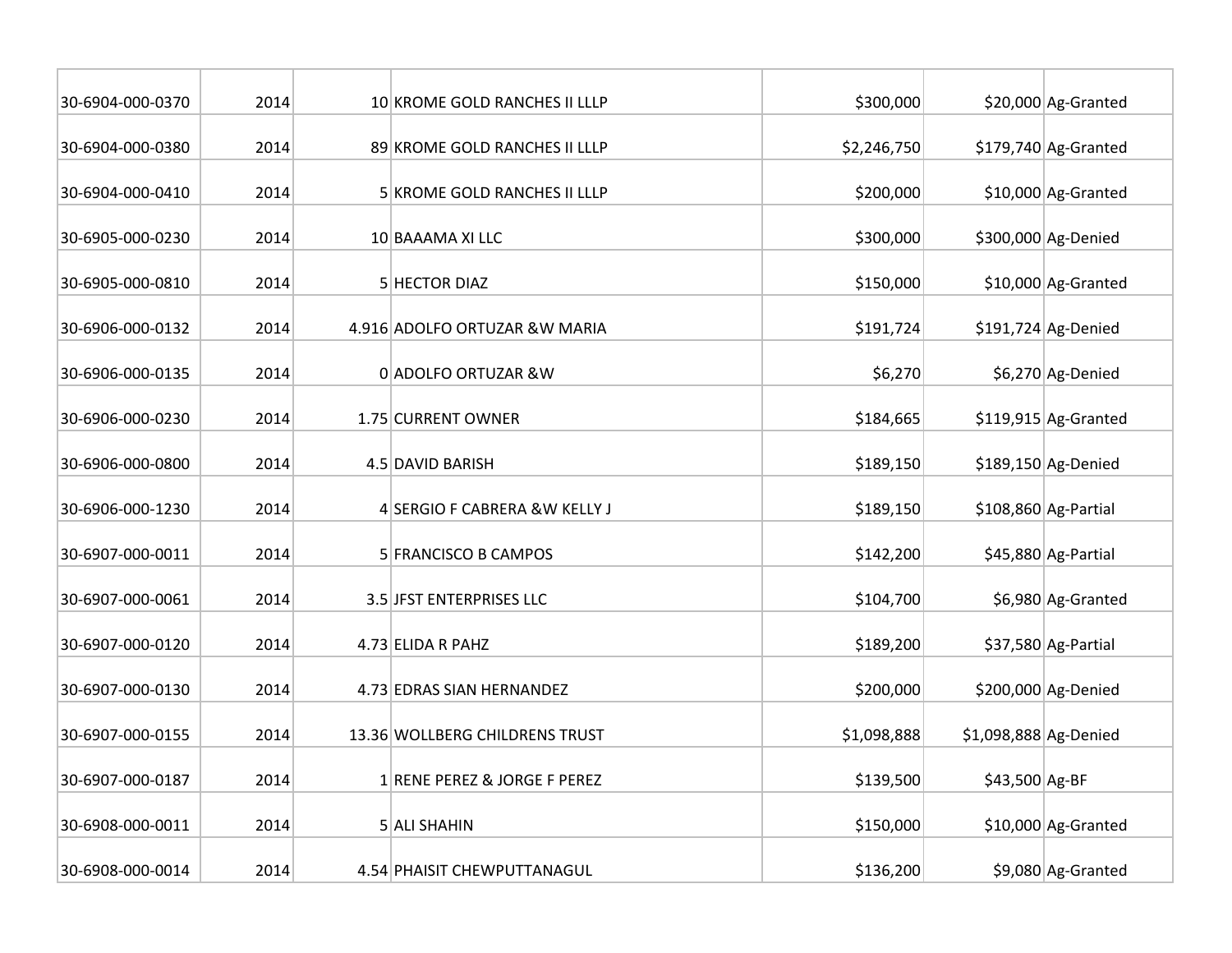| 30-6908-000-0050 | 2014 | <b>5 PHAISIT CHEWPUTTANAGUL</b>     | \$150,000 | \$10,000 Ag-Granted   |
|------------------|------|-------------------------------------|-----------|-----------------------|
| 30-6908-001-0080 | 2014 | 2.03 SYED KAZIM &W FLORA M MADRIGAL | \$121,800 | $$110,780$ Ag-Partial |
| 30-6909-000-0040 | 2014 | 4.81 QUAIL ROOST 15 ACRES LLC       | \$144,180 | $$35,932$ Ag-Partial  |
| 30-6909-000-0042 | 2014 | 4.92 QUAIL ROOST 15 ACRES LLC       | \$147,600 | \$9,840 Ag-Granted    |
| 30-6909-000-0043 | 2014 | 4.57 QUAIL ROOST 15 ACRES LLC       | \$137,220 | \$9,148 Ag-Granted    |
| 30-6909-000-0165 | 2014 | 4.14 REINHARD SCHAUPP               | \$124,200 | \$26,760 Ag-Partial   |
| 30-6909-000-0300 | 2014 | 4.735 ROBERT L BARNUM               | \$142,050 | \$9,470 Ag-Granted    |
| 30-6909-000-0305 | 2014 | 4.735 ROBERT L BARNUM               | \$142,050 | \$9,470 Ag-Granted    |
| 30-6910-000-0044 | 2014 | 5 CHERIE JACOBSON                   | \$166,880 | $$11,120$ Ag-Partial  |
| 30-6910-000-0081 | 2014 | 5 DENIS DELGADO                     | \$179,550 | \$10,260 Ag-Granted   |
| 30-6910-000-0083 | 2014 | 4.75 FELIX PUGA                     | \$166,250 | \$9,500 Ag-Granted    |
| 30-6910-000-0084 | 2014 | 5 FELIX PUGA                        | \$175,000 | \$10,000 Ag-Granted   |
| 30-6910-000-0085 | 2014 | 5 FELIX PUGA                        | \$175,000 | \$10,000 Ag-Granted   |
| 30-6910-000-0086 | 2014 | 3 FELIX PUGA                        | \$166,355 | \$87,815 Ag-Partial   |
| 30-6913-029-0210 | 2014 | 0.25 MISAEL IGARZA                  | \$15,053  | $$15,053$ Ag-Denied   |
| 30-6914-000-0310 | 2014 | 5 MIAMI INTL RIDING CLUB LLC        | \$168,350 | \$168,350 Ag-Denied   |
| 30-6914-000-0311 | 2014 | 5 MIAMI INTL RIDING CLUB LLC        | \$175,000 | \$175,000 Ag-Denied   |
| 30-6914-000-0431 | 2014 | 2.5 CLAUDE ROATTA                   | \$137,500 | \$59,590 Ag-Partial   |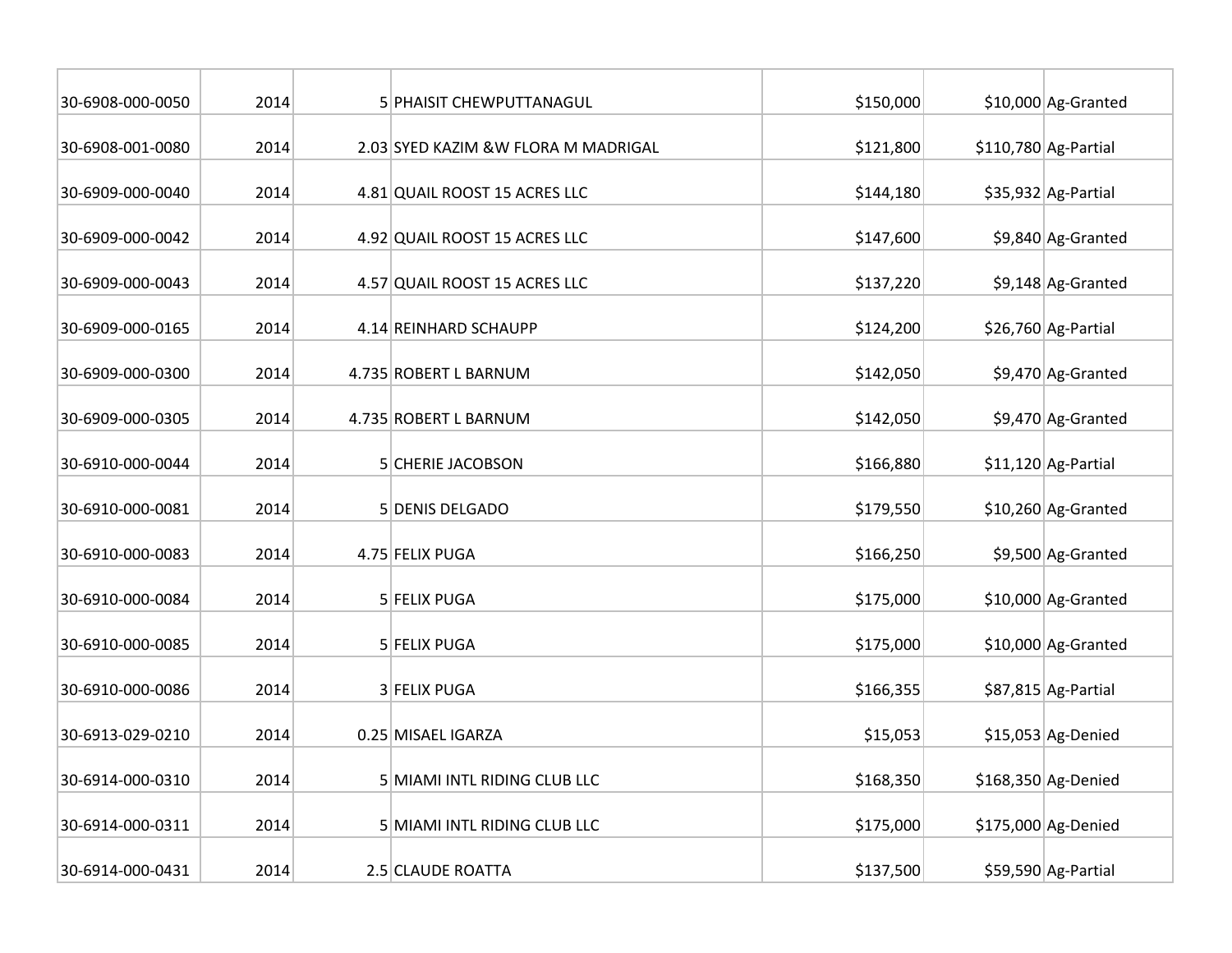| 30-6914-000-0470 | 2014 | 10 BAAAMA IX LLC                 | \$550,000 | \$20,000 Ag-Granted   |
|------------------|------|----------------------------------|-----------|-----------------------|
| 30-6914-000-0480 | 2014 | 5 BAAAMA IX LLC                  | \$275,000 | \$10,000 Ag-Granted   |
| 30-6916-001-0401 | 2014 | 4.5 JOHN A MILLS                 | \$168,700 | \$67,390 Ag-Partial   |
| 30-6916-002-1240 | 2014 | 1.558 CAROLYN GILBERT EPSTEIN    | \$111,944 | $$111,944$ Ag-Denied  |
| 30-6916-002-1245 | 2014 | 1.7 CAROLYN GILBERT EPSTEIN      | \$91,389  | \$91,389 Ag-Denied    |
| 30-6917-000-0013 | 2014 | 9.231 PATCH OF HEAVEN LLC        | \$276,930 | $$107,502$ Ag-Partial |
| 30-6917-000-0270 | 2014 | 5 COSTA NURSERY FARMS INC        | \$165,000 | \$10,000 Ag-Granted   |
| 30-6917-000-0580 | 2014 | 4.09 COSTA NURSERY FARMS INC     | \$134,970 | \$8,180 Ag-Granted    |
| 30-6917-002-0030 | 2014 | 1 ALEX RODRIGUEZ JTRS            | \$67,600  | \$67,600 Ag-Denied    |
| 30-6918-000-0322 | 2014 | 4 OVIDIO VERONA                  | \$149,120 | \$25,520 Ag-Granted   |
| 30-6919-000-0171 | 2014 | 5 GUSTAVO FERNANDEZ              | \$150,300 | $$115,020$ Ag-Partial |
| 30-6919-000-0176 | 2014 | 5 ORCHIDMAN FARMS LLC            | \$150,000 | \$93,160 Ag-Partial   |
| 30-6919-000-0241 | 2014 | 1.25 SUNRISE ENVIROTECH LLC      | \$93,750  | \$93,750 Ag-Denied    |
| 30-6920-000-0020 | 2014 | 15 AMD HOMESTEAD CORP            | \$450,000 | \$30,000 Ag-Granted   |
| 30-6920-000-0042 | 2014 | 6.48 ALPHA ORCHIDS INC           | \$210,600 | \$210,600 Ag-Denied   |
| 30-6920-000-0043 | 2014 | 3.04 ALPHA ORCHIDS INC           | \$136,800 | \$136,800 Ag-Denied   |
| 30-6920-000-0230 | 2014 | 8.84 COSTA FARMS ORCHID LAND LLC | \$265,200 | $$117,080$ Ag-Partial |
| 30-6920-000-0300 | 2014 | 4.97 NELSON M VIVAS              | \$198,800 | $$103,800$ Ag-Partial |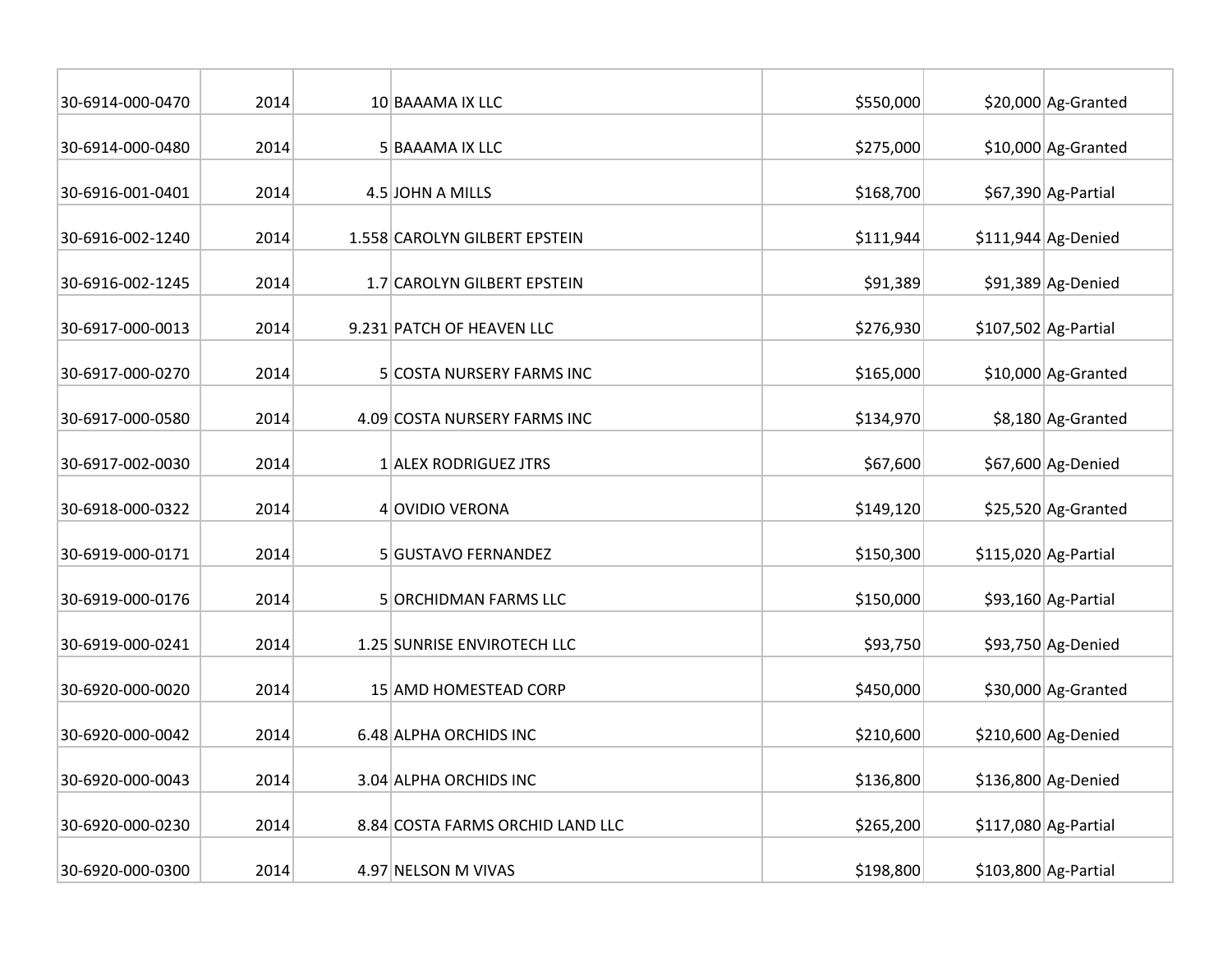| 30-6920-000-0595 | 2014 | 2.5 PHYLLIS J SAGUE LE                 | \$200,720 | $$149,420$ Ag-Partial |
|------------------|------|----------------------------------------|-----------|-----------------------|
| 30-6921-000-0081 | 2014 | 1.9 ERNESTO SOSA                       | \$87,520  | \$87,520 Ag-Denied    |
| 30-6921-000-0151 | 2014 | 1.25 RICARDO SIERRA                    | \$112,500 | \$112,500 Ag-Denied   |
| 30-6921-000-0180 | 2014 | 5 CURRENT OWNER                        | \$206,640 | $$21,040$ Ag-Partial  |
| 30-6921-000-0491 | 2014 | 5 BULLIS BROMELIADS INC                | \$200,000 | \$200,000 Ag-Denied   |
| 30-6921-000-0496 | 2014 | 5 BULLIS BROMELIADS INC                | \$200,000 | \$200,000 Ag-Denied   |
| 30-6921-000-0500 | 2014 | <b>5 JEFFREY K ROBERTS</b>             | \$200,000 | \$10,000 Ag-Granted   |
| 30-6922-000-0200 | 2014 | 4.3 A D A BUSINESS LLC                 | \$150,500 | \$30,380 Ag-Partial   |
| 30-6922-000-0271 | 2014 | 2 RICHARD EDWARD WILLIAMS              | \$99,960  | \$45,160 Ag-Partial   |
| 30-6922-000-0281 | 2014 | 0.42 JOSE R SEGOVIA                    | \$48,300  | \$16,660 Ag-Partial   |
| 30-6922-000-0370 | 2014 | 4 7335 A1A LLC                         | \$164,850 | \$69,150 Ag-Partial   |
| 30-6922-000-0371 | 2014 | 2.5 KEITH D ST GERMAIN                 | \$105,000 | \$5,000 Ag-Granted    |
| 30-6922-000-0400 | 2014 | 10 KEITH D ST GERMAIN                  | \$330,000 | \$20,000 Ag-Granted   |
| 30-6922-000-0401 | 2014 | 5 KEITH D ST GERMAIN                   | \$175,000 | \$10,000 Ag-Granted   |
| 30-6922-000-0420 | 2014 | 5 KEITH D ST GERMAIN                   | \$175,000 | \$10,000 Ag-Granted   |
| 30-6923-000-0931 | 2014 | 1.433 PRINCETON LAND INVEST LLC        | \$256,300 | $$101,536$ Ag-Granted |
| 30-6923-006-0010 | 2014 | 0.143 STRAWBERRY FIELDS OF KENDALL LLC | \$14,966  | \$286 Ag-Granted      |
| 30-6923-006-0020 | 2014 | 0.132 STRAWBERRY FIELDS OF KENDALL LLC | \$14,375  | \$264 Ag-Granted      |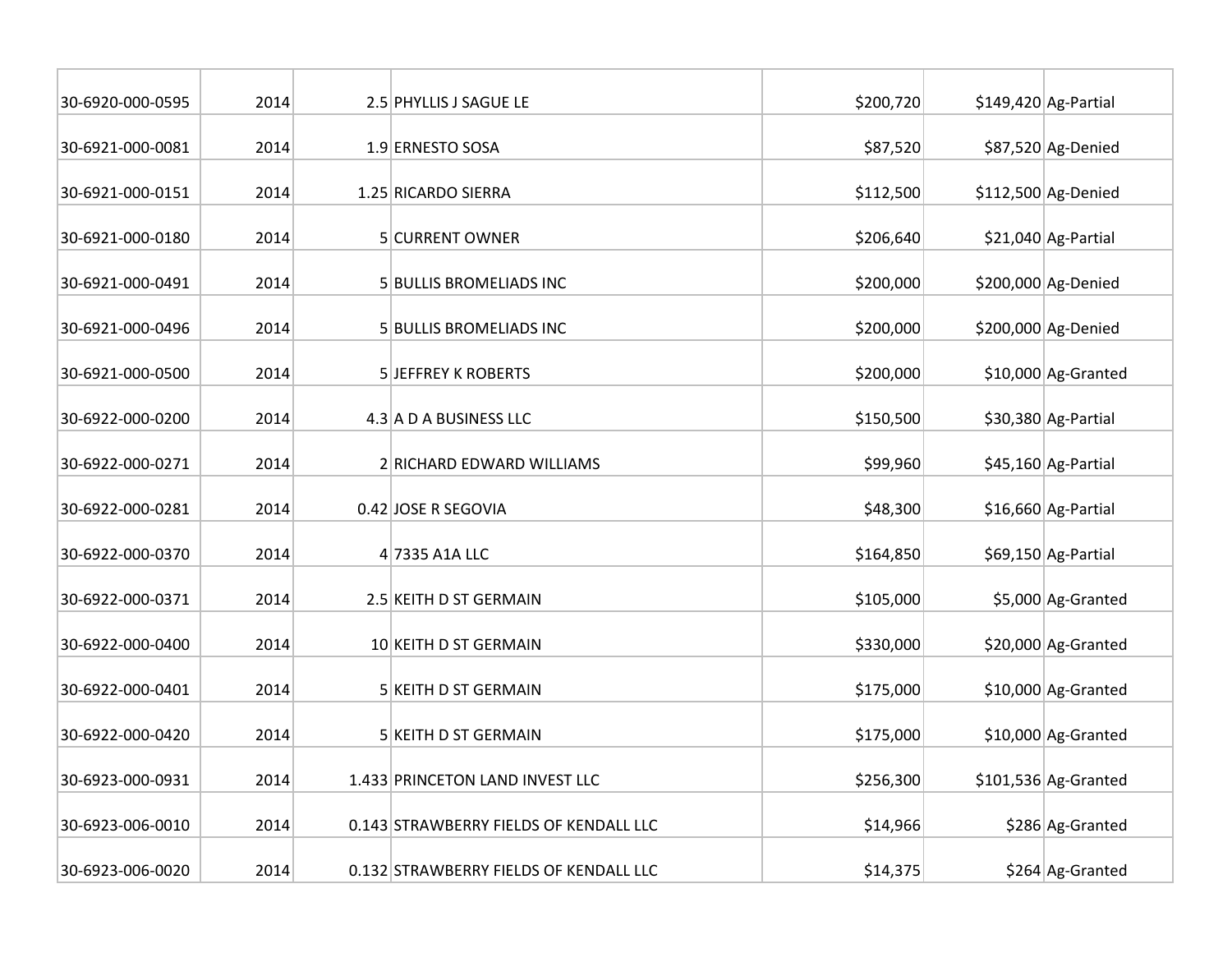| 30-6923-006-0030 | 2014 | 0.132 STRAWBERRY FIELDS OF KENDALL LLC | \$14,375 | \$264 Ag-Granted |
|------------------|------|----------------------------------------|----------|------------------|
| 30-6923-006-0040 | 2014 | 0.129 STRAWBERRY FIELDS OF KENDALL LLC | \$14,010 | \$258 Ag-Granted |
| 30-6923-006-0050 | 2014 | 0.121 STRAWBERRY FIELDS OF KENDALL LLC | \$13,103 | \$241 Ag-Granted |
| 30-6923-006-0060 | 2014 | 0.117 STRAWBERRY FIELDS OF KENDALL LLC | \$12,777 | \$235 Ag-Granted |
| 30-6923-006-0070 | 2014 | 0.12 STRAWBERRY FIELDS OF KENDALL LLC  | \$13,105 | \$241 Ag-Granted |
| 30-6923-006-0080 | 2014 | 0.129 STRAWBERRY FIELDS OF KENDALL LLC | \$14,013 | \$257 Ag-Granted |
| 30-6923-006-0090 | 2014 | 0.132 STRAWBERRY FIELDS OF KENDALL LLC | \$14,375 | \$264 Ag-Granted |
| 30-6923-006-0100 | 2014 | 0.132 STRAWBERRY FIELDS OF KENDALL LLC | \$14,375 | \$264 Ag-Granted |
| 30-6923-006-0110 | 2014 | 0.144 STRAWBERRY FIELDS OF KENDALL LLC | \$15,046 | \$289 Ag-Granted |
| 30-6923-006-0120 | 2014 | 0.145 STRAWBERRY FIELDS OF KENDALL LLC | \$15,105 | \$291 Ag-Granted |
| 30-6923-006-0130 | 2014 | 0.143 STRAWBERRY FIELDS OF KENDALL LLC | \$14,995 | \$287 Ag-Granted |
| 30-6923-006-0140 | 2014 | 0.131 STRAWBERRY FIELDS OF KENDALL LLC | \$14,250 | \$262 Ag-Granted |
| 30-6923-006-0150 | 2014 | 0.131 STRAWBERRY FIELDS OF KENDALL LLC | \$14,250 | \$262 Ag-Granted |
| 30-6923-006-0160 | 2014 | 0.128 STRAWBERRY FIELDS OF KENDALL LLC | \$13,887 | \$255 Ag-Granted |
| 30-6923-006-0170 | 2014 | 0.119 STRAWBERRY FIELDS OF KENDALL LLC | \$12,980 | \$238 Ag-Granted |
| 30-6923-006-0180 | 2014 | 0.116 STRAWBERRY FIELDS OF KENDALL LLC | \$12,653 | \$232 Ag-Granted |
| 30-6923-006-0190 | 2014 | 0.119 STRAWBERRY FIELDS OF KENDALL LLC | \$12,977 | \$238 Ag-Granted |
| 30-6923-006-0200 | 2014 | 0.128 STRAWBERRY FIELDS OF KENDALL LLC | \$13,885 | \$255 Ag-Granted |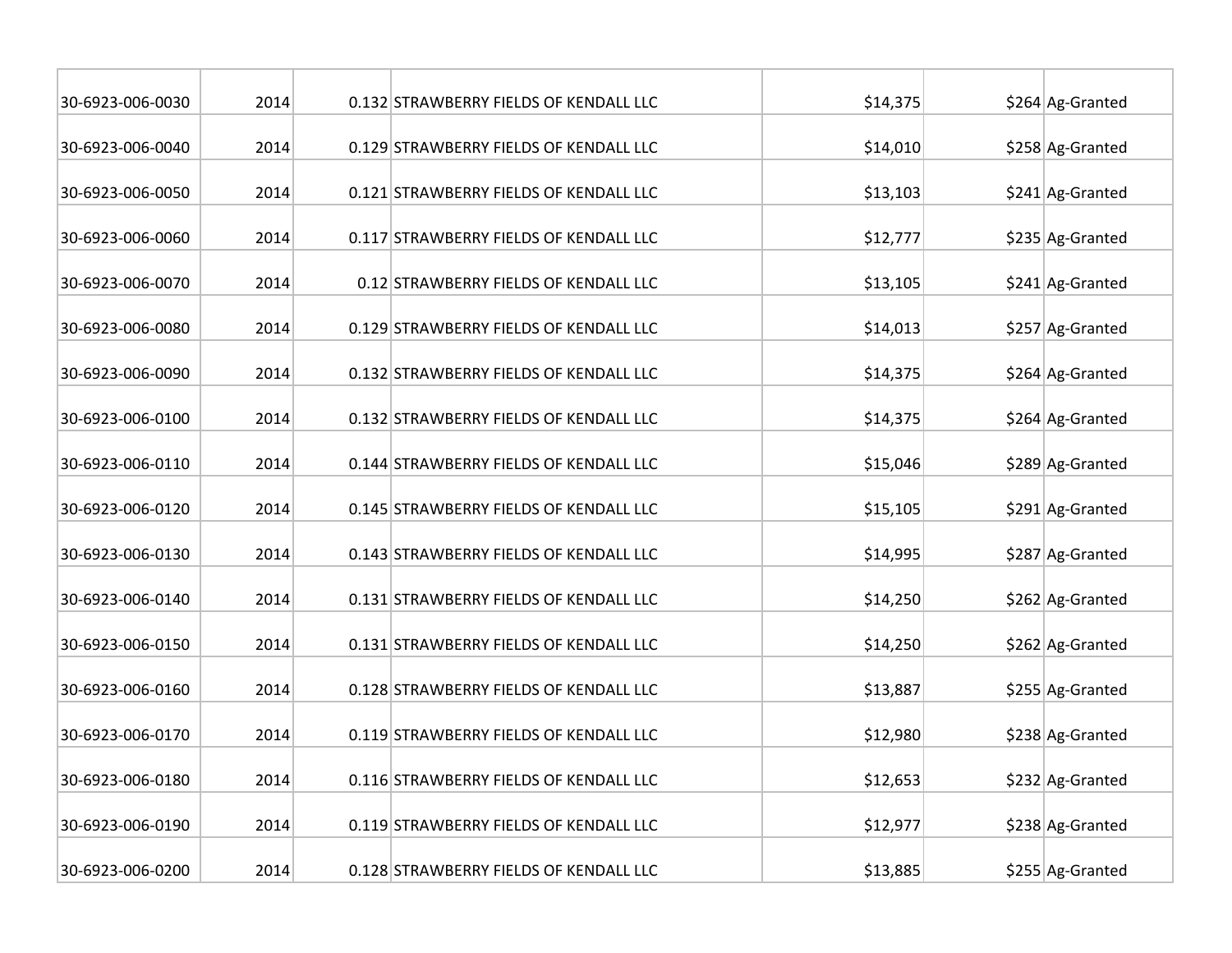| 30-6923-006-0210 | 2014 | 0.131 STRAWBERRY FIELDS OF KENDALL LLC | \$14,250    |                       | \$262 Ag-Granted      |
|------------------|------|----------------------------------------|-------------|-----------------------|-----------------------|
| 30-6923-006-0220 | 2014 | 0.131 STRAWBERRY FIELDS OF KENDALL LLC | \$14,250    |                       | \$262 Ag-Granted      |
| 30-6923-006-0230 | 2014 | 0.143 STRAWBERRY FIELDS OF KENDALL LLC | \$14,977    |                       | \$286 Ag-Granted      |
| 30-6923-006-0240 | 2014 | 0.144 STRAWBERRY FIELDS OF KENDALL LLC | \$15,006    |                       | \$287 Ag-Granted      |
| 30-6924-000-0440 | 2014 | 2.31 JULIO LORENZO FERNANDEZ           | \$85,750    |                       | \$62,750 Ag-Partial   |
| 30-6924-000-0450 | 2014 | 1.5 PRINCETON LAND INVEST LLC          | \$287,496   |                       | \$94,476 Ag-Granted   |
| 30-6924-000-0810 | 2014 | 0.73 PRINCETON LAND INVEST LLC         | \$117,612   |                       | \$23,675 Ag-Granted   |
| 30-6924-000-0820 | 2014 | 1.06 PRINCETON LAND INVEST LLC         | \$138,522   |                       | $$2,120$ Ag-Granted   |
| 30-6924-000-0850 | 2014 | 1 GATOR BACKHOE SERVICES INC           | \$47,500    |                       | \$47,500 Ag-Denied    |
| 30-6924-000-1960 | 2014 | 2.5 VICENT GARCIA COSTA                | \$125,000   |                       | \$5,000 Ag-Granted    |
| 30-6925-000-0181 | 2014 | 8.75 BILOXI 3 LLC                      | \$215,000   | \$44,375 Ag-BF        |                       |
| 30-6927-000-0040 | 2014 | 3.8 22 PRINCETON LLC                   | \$1,790,574 |                       | \$805,006 Ag-Granted  |
| 30-6927-000-0240 | 2014 | 7.2 22 PRINCETON LLC                   | \$886,380   |                       | $$227,580$ Ag-Granted |
| 30-6927-000-0260 | 2014 | 2 ALBERTO TOLL & W CARMEN              | \$1,228,580 | \$1,228,580 Ag-Denied |                       |
| 30-6928-000-0063 | 2014 | <b>5 ALAN LEE HARRIS</b>               | \$198,360   |                       | \$45,360 Ag-Partial   |
| 30-6928-000-0392 | 2014 | 4.01 EILEEN WALKER                     | \$180,450   |                       | \$8,020 Ag-Granted    |
| 30-6928-003-0010 | 2014 | 3 ALBERTO VASALLO                      | \$104,700   |                       | \$93,780 Ag-Partial   |
| 30-6928-003-0040 | 2014 | 1.5 HUGO F MIRAS &W JUANA SIFONTES     | \$81,000    |                       | \$38,860 Ag-Partial   |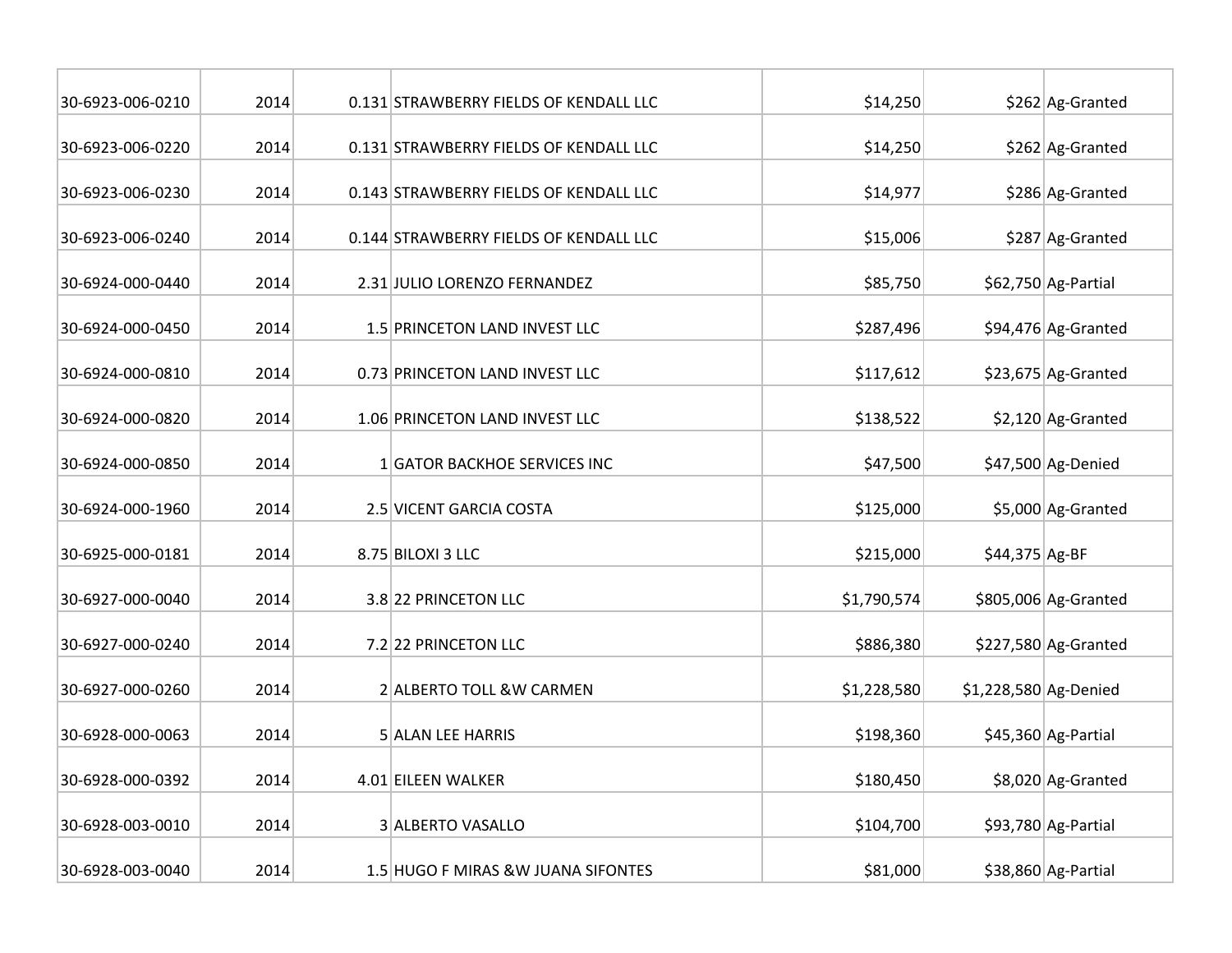| 30-6929-000-0271 | 2014 | 4.72 PALMGROVE LLC                 | \$188,800 | \$76,320 Ag-Partial   |
|------------------|------|------------------------------------|-----------|-----------------------|
| 30-6930-000-0070 | 2014 | 4.734 STEVE JEAN-PHILLIPE          | \$165,690 | \$91,110 Ag-Partial   |
| 30-6930-000-0170 | 2014 | 18.21 DEBRA M TIEDT                | \$546,300 | \$36,420 Ag-Granted   |
| 30-6930-000-0201 | 2014 | 5 DEBRA M TIEDT                    | \$175,000 | \$10,000 Ag-Granted   |
| 30-6930-000-0240 | 2014 | 4.894 ISLAY SUAREZ                 | \$171,290 | \$39,818 Ag-Partial   |
| 30-6930-000-0270 | 2014 | 10 DEBRA M TIEDT                   | \$350,000 | \$20,000 Ag-Granted   |
| 30-6930-000-0351 | 2014 | 9.5 A&J&B GROUP LLC                | \$221,495 | \$221,495 Ag-Denied   |
| 30-6931-000-0069 | 2014 | 4.92 MEDALLION 15 ACRES LLC        | \$172,235 | \$9,842 Ag-Granted    |
| 30-6931-000-0090 | 2014 | 5 MEDALLION 15 ACRES LLC           | \$175,000 | \$10,000 Ag-Granted   |
| 30-6931-000-0106 | 2014 | 9.59 MEDALLION 15 ACRES LLC        | \$311,675 | \$19,180 Ag-Granted   |
| 30-6931-000-0125 | 2014 | 5 LUIS A KING                      | \$175,000 | \$26,500 Ag-Partial   |
| 30-6931-000-0440 | 2014 | 5 NELSON TERZIAN                   | \$165,550 | \$49,060 Ag-Partial   |
| 30-6931-000-0500 | 2014 | 1.5 STEVEN LUU INVESTMENTS LLC     | \$91,700  | \$91,700 Ag-Denied    |
| 30-6931-003-0140 | 2014 | 1 PRIME TIME FAMILY INVESTMENT LLC | \$57,386  | \$1,756 Ag-Granted    |
| 30-6931-003-0400 | 2014 | 1 SEBASTIAN LINARES                | \$50,625  | \$1,550 Ag-Granted    |
| 30-6932-000-0120 | 2014 | 2.49 JOAO F BARREIRO               | \$148,325 | $$102,965$ Ag-Partial |
| 30-6932-000-0141 | 2014 | 9.4 RAKER ENTERPRISES LLC          | \$329,000 | \$18,800 Ag-Granted   |
| 30-6932-000-0151 | 2014 | 5 YANIER ORLANDO OLAZABAL          | \$175,000 | \$175,000 Ag-Denied   |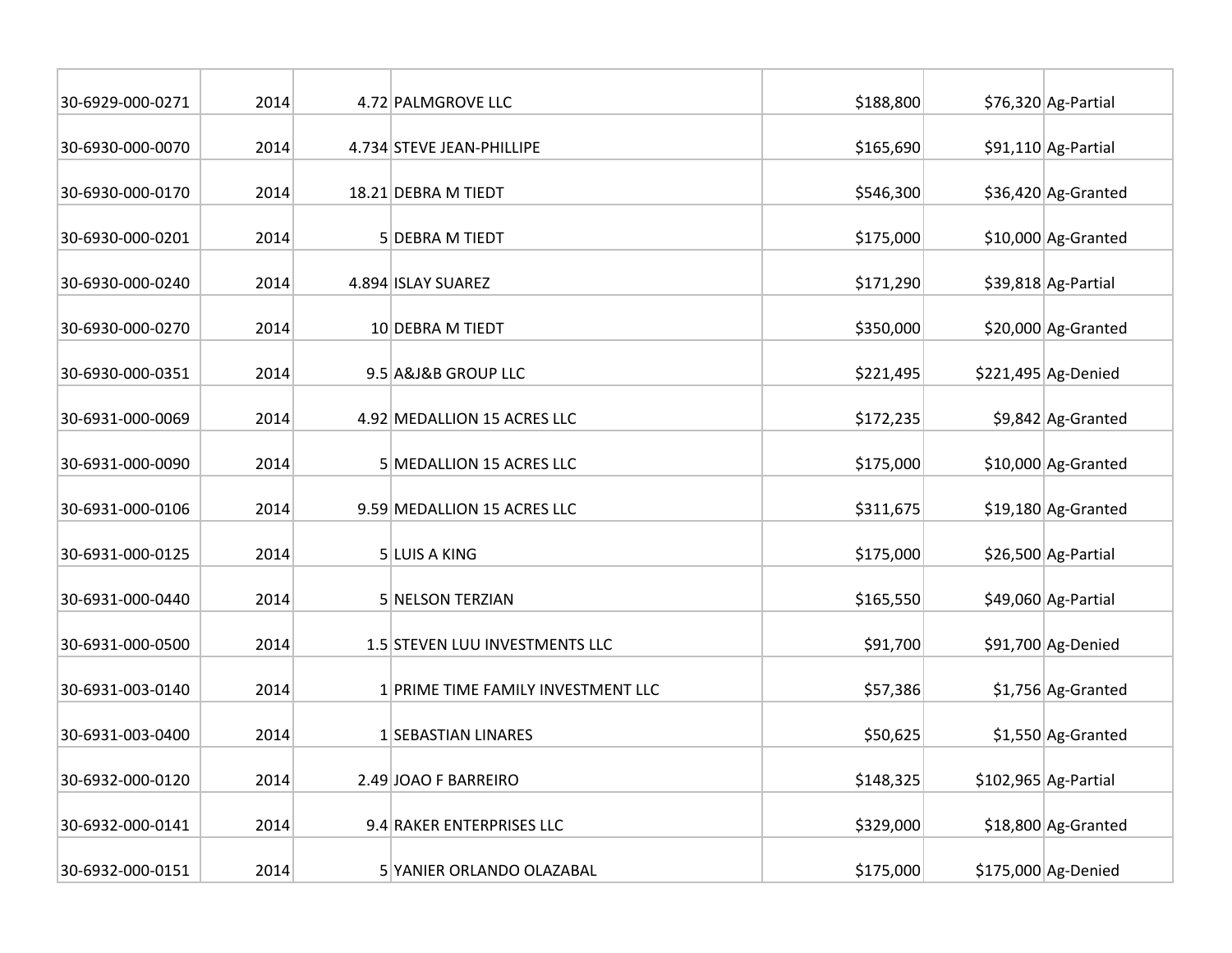| 30-6932-000-0340 | 2014 | 1.5 YORJANERES RODRIGUEZ          | \$109,200   | \$58,880 Ag-Partial   |
|------------------|------|-----------------------------------|-------------|-----------------------|
| 30-6932-000-0830 | 2014 | 2.5 ROBERT K BOREK                | \$123,200   | \$123,200 Ag-Denied   |
| 30-6932-000-2190 | 2014 | 1.17 ROBERT K BOREK               | \$40,950    | \$40,950 Ag-Denied    |
| 30-6933-004-0090 | 2014 | 0.75 MELQUIADES PASSI & W MAYRA   | \$58,214    | \$34,778 Ag-Partial   |
| 30-6933-026-0210 | 2014 | 1 RAUL V REYES                    | \$60,997    | $$22,167$ Ag-Partial  |
| 30-6933-026-0260 | 2014 | 0.5 YOHAN SANCHEZ                 | \$67,868    | \$67,868 Ag-Denied    |
| 30-6936-008-0010 | 2014 | 3.5 1ST OF SOUTH FLORIDA LLC      | \$1,833,012 | \$7,012 Ag-Granted    |
| 30-7801-000-0240 | 2014 | 1.5 RICHARD V DRYER               | \$100,000   | \$33,760 Ag-Partial   |
| 30-7801-001-0111 | 2014 | 1 ROBERT JOHNSTON                 | \$54,022    | \$40,660 Ag-Partial   |
| 30-7802-000-0310 | 2014 | 4 FRANCISCO J JIMENEZ             | \$165,130   | $$118,930$ Ag-Partial |
| 30-7802-000-0323 | 2014 | O BLUE CAPITAL PARTNERS LLC       | \$273,886   | \$273,886 Ag-Denied   |
| 30-7803-000-0050 | 2014 | 2.5 LINCOLN RODRIGUEZ             | \$114,800   | \$10,640 Ag-Partial   |
| 30-7803-000-0125 | 2014 | 10 CABRERIZO INVESTMENT PROP LLC  | \$300,000   | \$20,000 Ag-Granted   |
| 30-7803-000-0126 | 2014 | 5 CABRERIZO INVESTMENT PROPERTIES | \$150,000   | \$10,000 Ag-Granted   |
| 30-7803-000-0311 | 2014 | <b>5 WILLIAM JAMISON WHALEN</b>   | \$150,000   | \$10,000 Ag-Granted   |
| 30-7803-000-0420 | 2014 | 2 EVELYN R ZALDIVAR               | \$125,000   | $$125,000$ Ag-Denied  |
| 30-7803-000-0610 | 2014 | 4.88 SEVERINO ENRIQUEZ            | \$170,800   | $$170,800$ Ag-Denied  |
| 30-7804-001-0200 | 2014 | 5 DUNG NGOC NGUYEN                | \$150,000   | $$10,000$ Ag-Granted  |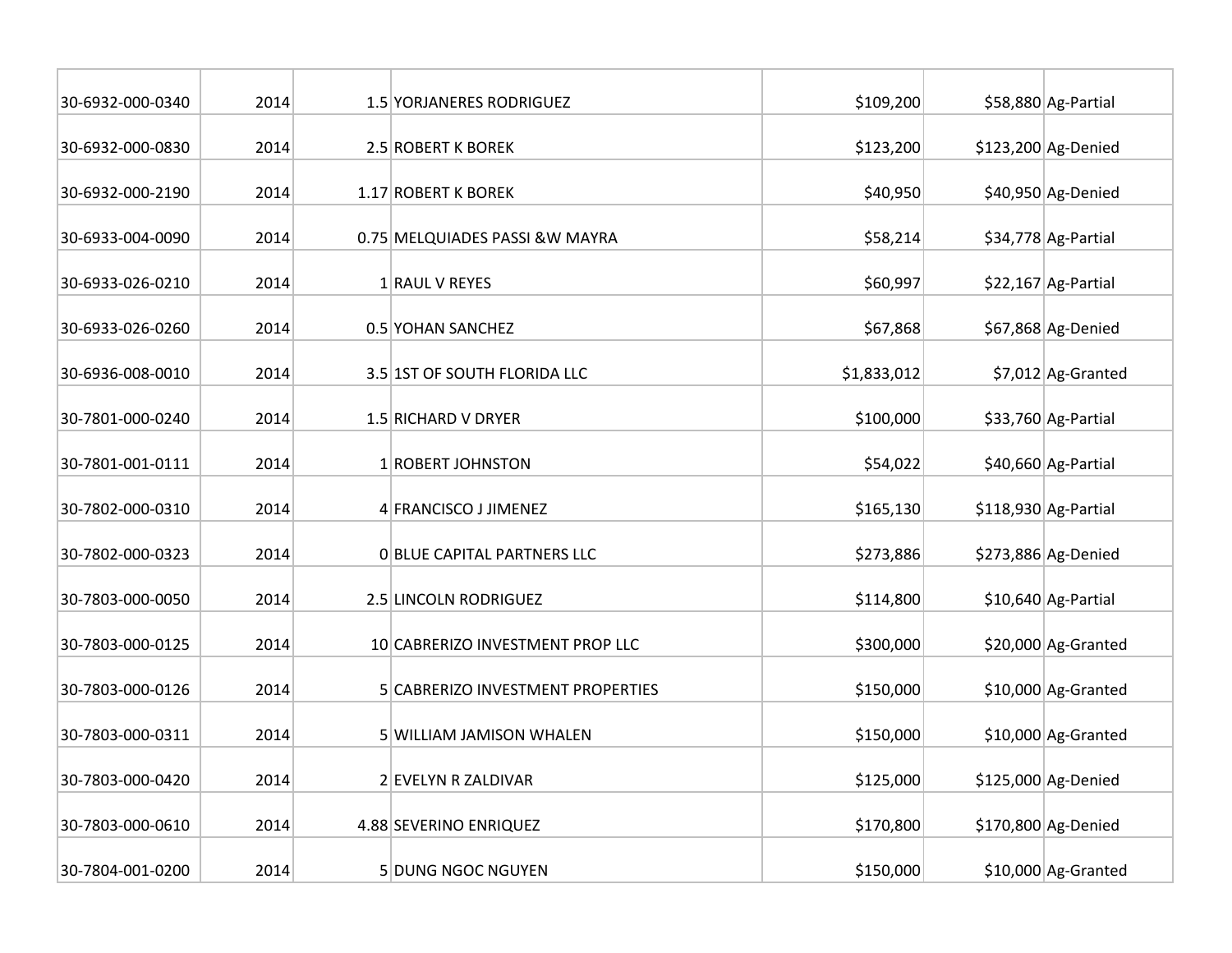| 30-7804-001-0202 | 2014 | 2.75 FRANK R ROTOLANTE             | \$123,750   | \$5,500 Ag-Granted   |
|------------------|------|------------------------------------|-------------|----------------------|
| 30-7804-001-0220 | 2014 | 15 LAI LAI FARM LLC                | \$420,000   | \$30,000 Ag-Granted  |
| 30-7807-000-0031 | 2014 | 2.3 ISABEL NIELSON                 | \$86,760    | \$86,760 Ag-Denied   |
| 30-7808-000-0025 | 2014 | 40.395 JOMA III PARTNERS LLP       | \$807,900   | \$80,790 Ag-Granted  |
| 30-7808-000-0081 | 2014 | 15.152 JOMA III PARTNERS LLP       | \$303,040   | \$303,040 Ag-Denied  |
| 30-7808-000-0170 | 2014 | 15.065 JOMA III PARTNERS LLP       | \$301,300   | \$294,100 Ag-Partial |
| 30-7808-000-0650 | 2014 | 2.525 JOMA III PARTNERS LLP        | \$50,500    | \$50,500 Ag-Denied   |
| 30-7808-000-0680 | 2014 | 2.525 JOMA III PARTNERS LLP        | \$50,500    | \$50,500 Ag-Denied   |
| 30-7808-000-0770 | 2014 | 2.525 JOMA III PARTNERS LLP        | \$50,500    | \$5,050 Ag-Granted   |
| 30-7808-000-0780 | 2014 | 2.525 JOMA III PARTNERS LLP        | \$50,500    | \$14,410 Ag-Partial  |
| 30-7809-000-0231 | 2014 | 5 NGP GROVES CORP                  | \$150,000   | \$10,000 Ag-Granted  |
| 30-7809-000-0241 | 2014 | 26 NGP GROVES CORP                 | \$523,200   | \$52,320 Ag-Granted  |
| 30-7810-000-0240 | 2014 | 5 FRANCISCO ANDRES PEDRO FRANCISCO | \$150,000   | \$150,000 Ag-Denied  |
| 30-7810-000-0245 | 2014 | 5 SANTIAGO MANUEL GASPAR           | \$150,000   | \$98,480 Ag-Partial  |
| 30-7810-000-0270 | 2014 | <b>5 CHIENG THACH</b>              | \$105,000   | \$10,000 Ag-Granted  |
| 30-7810-000-0490 | 2014 | 4.81 JONATHAN FOOTE &W MARY        | \$144,300   | \$9,620 Ag-Granted   |
| 30-7810-000-0500 | 2014 | 4 JACK OSMAN                       | \$150,000   | \$38,000 Ag-Granted  |
| 30-7811-000-0090 | 2014 | 18.44 BAAAMA X LLC                 | \$1,198,600 | \$36,880 Ag-Granted  |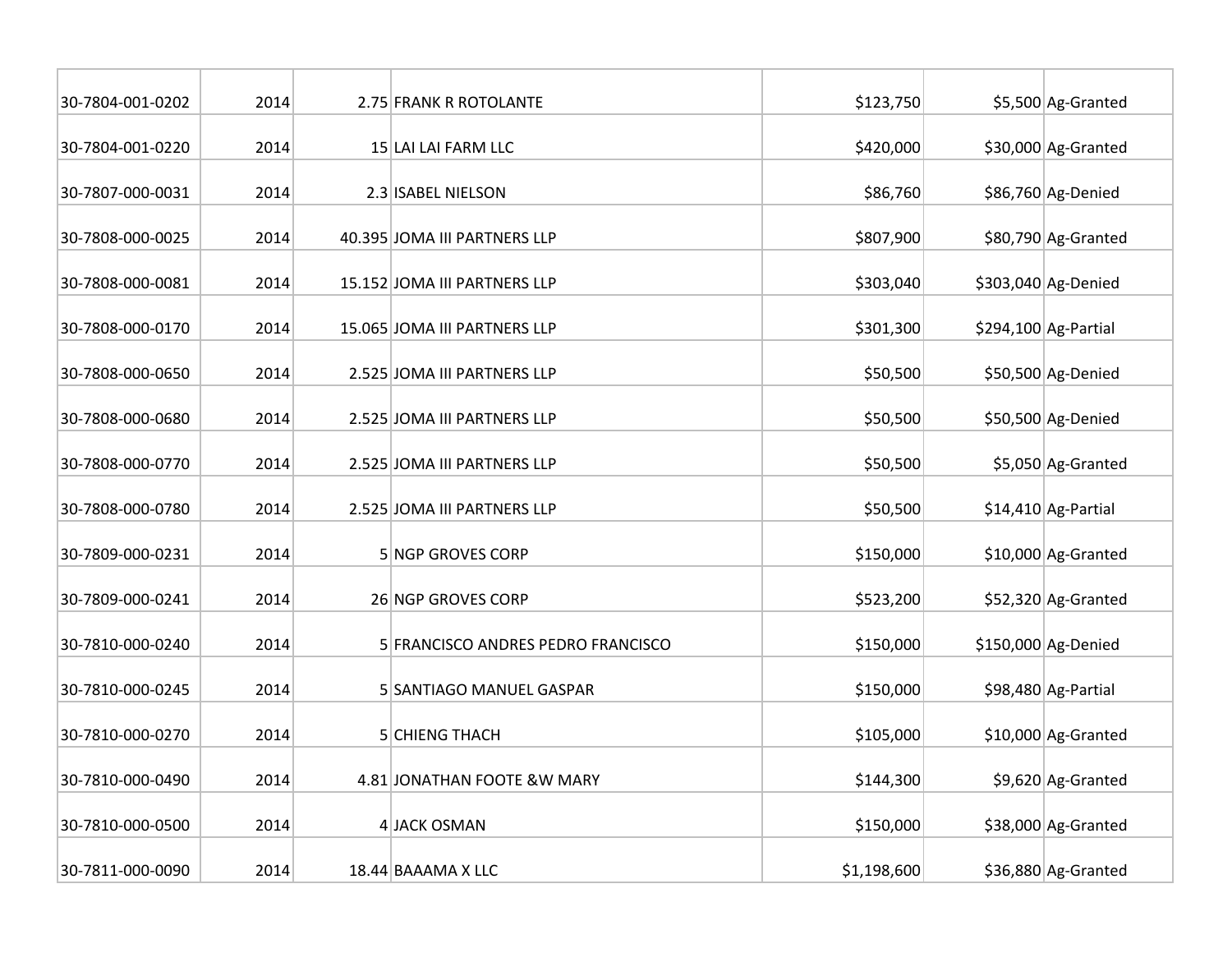| 30-7811-000-0521 | 2014 | 2.31 TALAL AHMED               | \$236,600   |                       | $$79,520$ Ag-Granted |
|------------------|------|--------------------------------|-------------|-----------------------|----------------------|
| 30-7814-000-0420 | 2014 | 4.62 NARENN HOR                | \$114,345   |                       | \$114,345 Ag-Denied  |
| 30-7814-000-0820 | 2014 | 1.25 GEORGE M MARAKAS          | \$68,400    |                       | \$36,500 Ag-Partial  |
| 30-7815-000-0310 | 2014 | 10 SUNSHINE TROPICALS FARM INC | \$275,000   |                       | \$275,000 Ag-Denied  |
| 30-7815-000-0400 | 2014 | 10 OAKWOOD GROUP LLC           | \$350,000   |                       | \$20,000 Ag-Granted  |
| 30-7815-000-0419 | 2014 | $1.25$ G S FARMS LLC           | \$50,000    |                       | \$2,500 Ag-Granted   |
| 30-7815-000-0420 | 2014 | $3.01$ G S FARMS LLC           | \$120,400   |                       | \$14,380 Ag-Partial  |
| 30-7815-000-0421 | 2014 | $1.45$ G S FARMS LLC           | \$58,000    |                       | \$2,900 Ag-Granted   |
| 30-7815-000-0424 | 2014 | $1.33$ G S FARMS LLC           | \$53,200    |                       | \$2,660 Ag-Granted   |
| 30-7815-000-0510 | 2014 | 0.25 THOMAS J CASEY            | \$47,600    |                       | \$32,020 Ag-Partial  |
| 30-7815-000-0520 | 2014 | 0.5 JULIO J ALVAREZ            | \$47,600    |                       | \$28,600 Ag-Granted  |
| 30-7816-000-0030 | 2014 | 4.23 OREN NISKIN               | \$126,900   |                       | \$126,900 Ag-Denied  |
| 30-7816-000-0054 | 2014 | 3.5 ARTI PATEL                 | \$150,000   |                       | \$150,000 Ag-Denied  |
| 30-7816-000-0055 | 2014 | 4.35 RUBEN L SOULA &W          | \$150,000   |                       | \$41,640 Ag-Partial  |
| 30-7816-000-0060 | 2014 | 55.4 BEST FARM LLC             | \$1,110,800 | \$1,110,800 Ag-Denied |                      |
| 30-7816-000-0062 | 2014 | 4.79 BEST FARM LLC             | \$143,700   |                       | \$143,700 Ag-Denied  |
| 30-7816-000-0064 | 2014 | 4.79 BEST FARM LLC             | \$143,700   |                       | \$143,700 Ag-Denied  |
| 30-7816-000-0065 | 2014 | 38 WESTLAND FARMS LLC          | \$740,000   |                       | \$740,000 Ag-Denied  |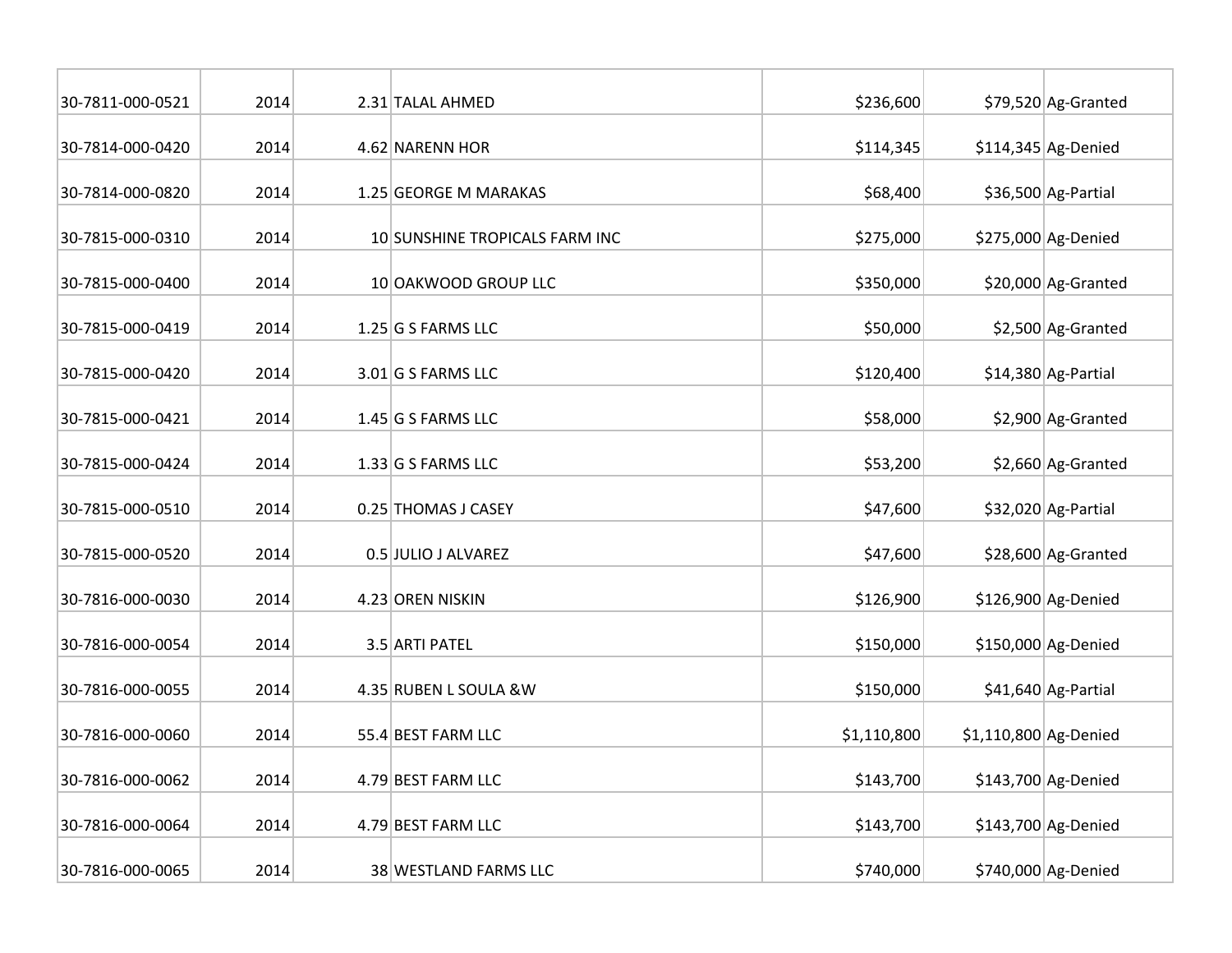| 30-7816-000-0066 | 2014 | 4.79 BEST FARM LLC             | \$143,700   |                 | \$143,700 Ag-Denied  |
|------------------|------|--------------------------------|-------------|-----------------|----------------------|
| 30-7816-000-0068 | 2014 | 4.21 BEST FARM LLC             | \$126,300   |                 | \$126,300 Ag-Denied  |
| 30-7816-000-0070 | 2014 | 36.87 WESTLAND FARMS LLC       | \$737,400   |                 | \$737,400 Ag-Denied  |
| 30-7817-000-0230 | 2014 | 4.77 WANG WANG ENTERPRISES INC | \$131,175   |                 | \$9,540 Ag-Granted   |
| 30-7818-000-0090 | 2014 | 2.48 ALINA M CUERVO            | \$69,440    |                 | \$4,960 Ag-Granted   |
| 30-7818-000-0490 | 2014 | 4.96 ZHANGS FARM INC           | \$138,880   |                 | \$9,920 Ag-Granted   |
| 30-7818-000-0520 | 2014 | 2.5 ZHANGS FARM INC            | \$70,000    |                 | \$5,000 Ag-Granted   |
| 30-7820-000-0054 | 2014 | 15 AMBIENT GROVES LLC          | \$152,600   |                 | \$15,260 Ag-Granted  |
| 30-7820-000-2280 | 2014 | 5.08 219305 SW LLC             | \$139,700   | $$10,160$ Ag-BF |                      |
| 30-7820-000-2450 | 2014 | 5.08 VENANCIO LIBERATO JTRS    | \$139,700   |                 | \$10,160 Ag-Granted  |
| 30-7821-000-0480 | 2014 | 1.23 SOVUTHA NGUON & W         | \$55,350    |                 | $$12,135$ Ag-Partial |
| 30-7822-000-0111 | 2014 | 4.84 NATURAL FARM SX CORP      | \$145,200   |                 | \$25,080 Ag-Partial  |
| 30-7822-000-0114 | 2014 | 10 NATURAL FARM SX CORP        | \$206,000   |                 | \$20,600 Ag-Granted  |
| 30-7822-000-0118 | 2014 | 4.8 NATURAL FARM SX CORP       | \$144,000   |                 | \$9,600 Ag-Granted   |
| 30-7822-000-0120 | 2014 | 37.91 EMPOWER HOLDINGS LLC     | \$1,705,950 |                 | \$75,820 Ag-Granted  |
| 30-7822-000-0121 | 2014 | 24.34 EMPOWER HOLDINGS LLC     | \$1,151,622 |                 | \$48,680 Ag-Granted  |
| 30-7822-000-0122 | 2014 | 13.57 EMPOWER HOLDINGS LLC     | \$610,650   |                 | $$27,140$ Ag-Granted |
| 30-7822-000-0236 | 2014 | 14.22 WONGS GROVE INC          | \$255,960   |                 | \$28,440 Ag-Granted  |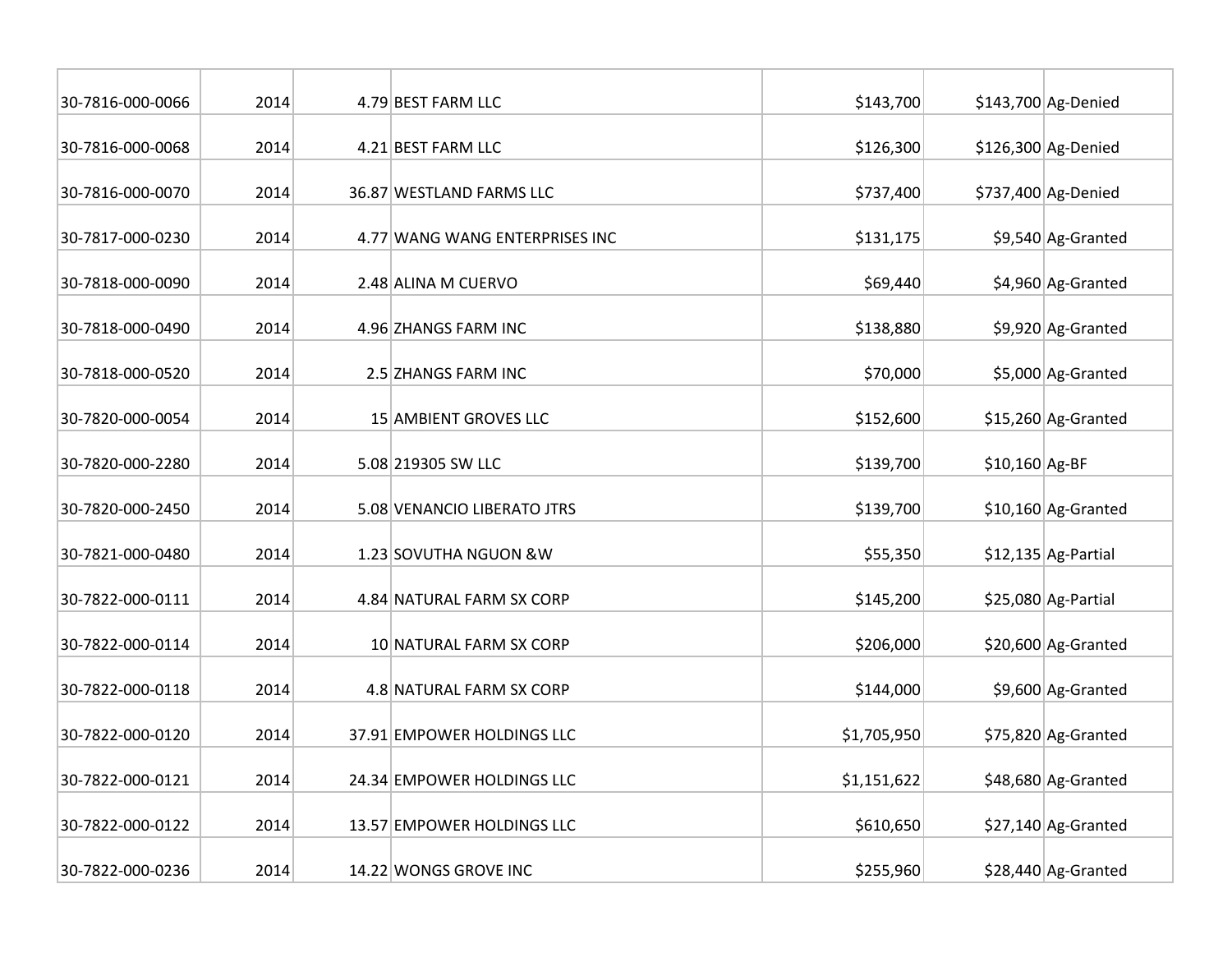| 30-7822-000-0310 | 2014 | 7.23 LAN THI PHAM        | \$162,675 | \$14,460 Ag-Granted |
|------------------|------|--------------------------|-----------|---------------------|
| 30-7823-003-0146 | 2014 | 1.25 CHUN IN MARTINEZ    | \$62,500  | \$2,500 Ag-Granted  |
| 30-7823-003-0162 | 2014 | 0.5 PEDRO R PONS         | \$44,500  | \$20,500 Ag-Granted |
| 30-7823-003-0173 | 2014 | 0.9 ESTHER LUIS          | \$60,000  | \$26,400 Ag-Partial |
| 30-7823-003-0180 | 2014 | 4 VICTORIA RANCH LLC     | \$180,000 | \$9,000 Ag-Granted  |
| 30-7823-003-0200 | 2014 | 20 SUN FAMILY FARM LLC   | \$500,000 | \$40,000 Ag-Granted |
| 30-7823-003-0210 | 2014 | 2.31 19905 LLC           | \$103,950 | \$76,860 Ag-Partial |
| 30-7823-003-0211 | 2014 | 2 19905 LLC              | \$103,950 | \$103,950 Ag-Denied |
| 30-7823-003-0212 | 2014 | 2.5 19905 LLC            | \$112,500 | \$5,000 Ag-Granted  |
| 30-7823-003-0230 | 2014 | 30 SUN FAMILY FARM LLC   | \$750,000 | \$60,000 Ag-Granted |
| 30-7826-000-0020 | 2014 | 10 DEBRA M TIEDT         | \$450,000 | \$20,000 Ag-Granted |
| 30-7827-000-0080 | 2014 | 10 PHOUNG THI PHAM       | \$230,000 | \$20,000 Ag-Granted |
| 30-7828-000-0210 | 2014 | 1.117 ORAZIO FINOCCHIARO | \$39,095  | \$39,095 Ag-Denied  |
| 30-7828-000-0211 | 2014 | 1.117 ORAZIO FINOCCHIARO | \$39,095  | \$39,095 Ag-Denied  |
| 30-7828-000-0212 | 2014 | 1.117 ORAZIO FINOCCHIARO | \$39,095  | \$39,095 Ag-Denied  |
| 30-7828-000-0213 | 2014 | 1.117 ORAZIO FINOCCHIARO | \$39,095  | \$39,095 Ag-Denied  |
| 30-7828-000-0240 | 2014 | 10 ORAZIO FINOCCHIARO    | \$230,000 | \$230,000 Ag-Denied |
| 30-7828-000-0300 | 2014 | 9.75 TORBERT FARMS INC   | \$224,250 | \$19,500 Ag-Granted |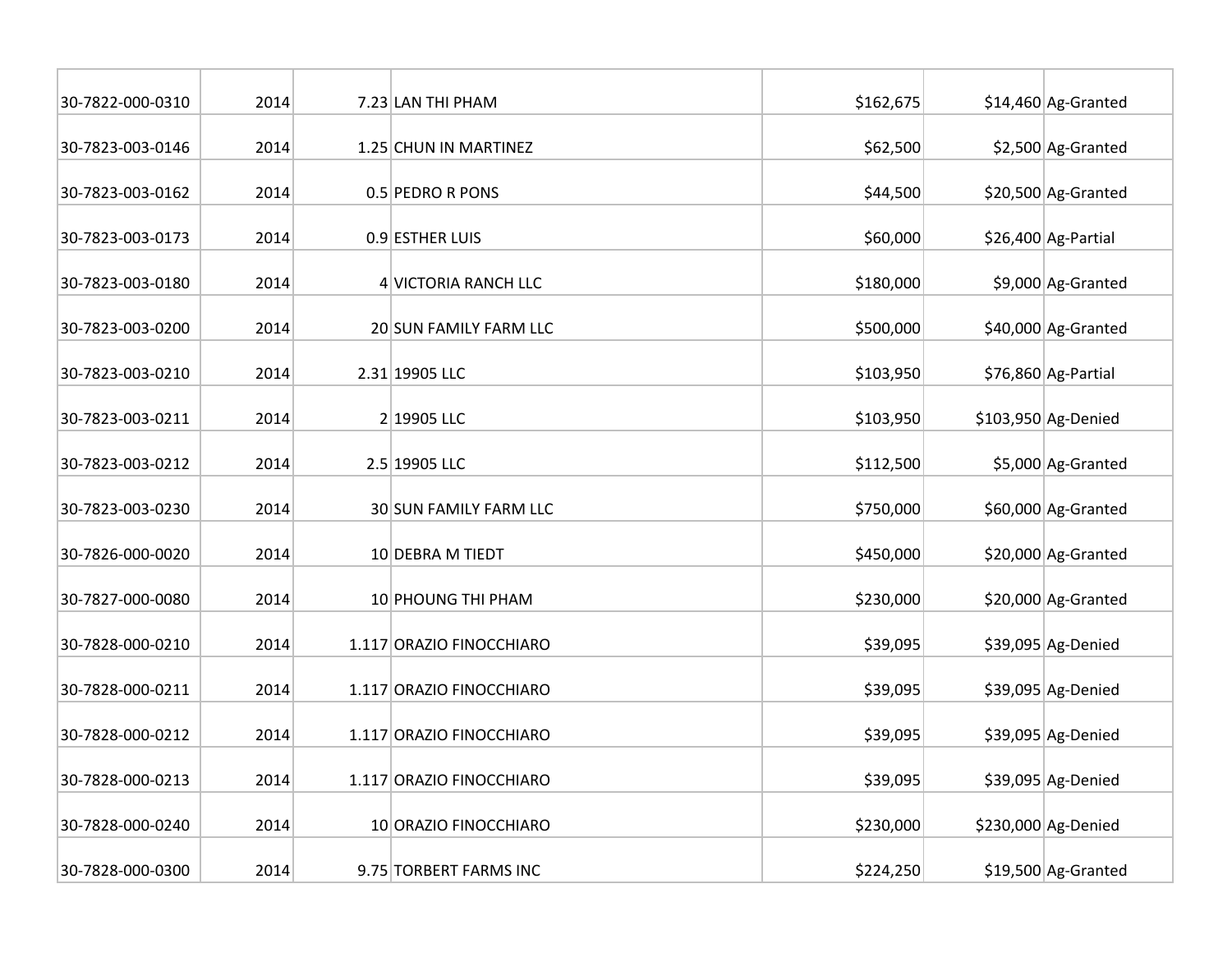| 30-7828-000-0720 | 2014 | 1.2 SILVANA PODGAETZ                  | \$42,000  |                | \$2,400 Ag-Granted  |
|------------------|------|---------------------------------------|-----------|----------------|---------------------|
| 30-7828-000-0730 | 2014 | 1.2 SILVANA PODGAETZ                  | \$42,000  |                | \$2,400 Ag-Granted  |
| 30-7828-000-1240 | 2014 | 1 CHIN SHENG CHEN                     | \$37,870  |                | \$37,870 Ag-Denied  |
| 30-7828-000-1430 | 2014 | 1.07 MOISES HERAS & W ANGELICA M      | \$37,450  |                | \$2,140 Ag-Granted  |
| 30-7828-003-0010 | 2014 | 3.32 BRENDA TORRES                    | \$66,400  |                | \$66,400 Ag-Denied  |
| 30-7828-003-0020 | 2014 | 3.25 FELIX LE                         | \$65,000  |                | \$6,500 Ag-Granted  |
| 30-7828-003-0030 | 2014 | $3.03$ FELIX LE                       | \$60,600  |                | \$6,060 Ag-Granted  |
| 30-7833-000-0062 | 2014 | 5 LE S LONGANS LLC                    | \$125,000 |                | \$10,000 Ag-Granted |
| 30-7833-000-0150 | 2014 | 2.35 ROBERT D GOSSELIN & W DONNA FINE | \$70,500  |                | \$22,900 Ag-Partial |
| 30-7833-000-0830 | 2014 | 2.37 AMALIA CLEMENTE                  | \$71,100  |                | $$71,100$ Ag-Denied |
| 30-7833-000-1690 | 2014 | 1.829 ARIEL WALDEMAR FUENTES LOPEZ    | \$74,400  |                | \$35,480 Ag-Partial |
| 30-7833-000-1990 | 2014 | 1.27 WILSON BOLANOS                   | \$44,450  |                | \$44,450 Ag-Denied  |
| 30-7833-001-0030 | 2014 | 4 JERRY A BAUMBERGER                  | \$91,320  |                | \$91,320 Ag-Denied  |
| 30-7836-000-0100 | 2014 | 10 TERRY L MUNZ TR                    | \$674,040 |                | \$58,620 Ag-Granted |
| 30-7836-000-0202 | 2014 | 1.28 JUAN ZACARIAS                    | \$25,600  |                | \$25,600 Ag-Denied  |
| 30-7905-000-0282 | 2014 | 1.97 SERGIO YONY & OFELIA YONY        | \$128,050 | $$3,940$ Ag-BF |                     |
| 30-7905-005-0111 | 2014 | 0.829 FRANCISCO FORTE                 | \$62,175  |                | \$1,658 Ag-Granted  |
| 30-7905-005-0121 | 2014 | 0.332 FRANCISCO FORTE                 | \$24,900  |                | \$664 Ag-Granted    |